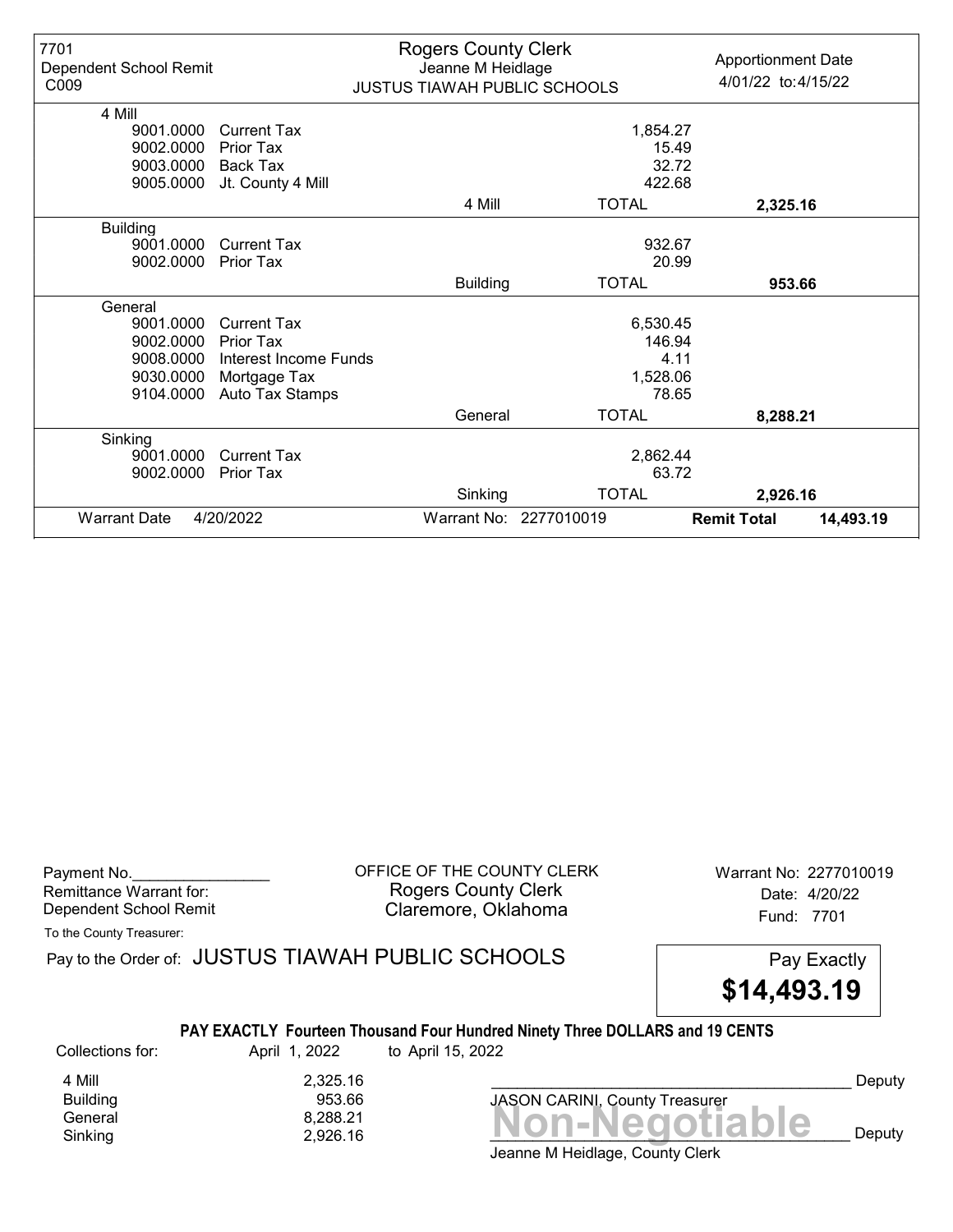| 7702<br>Independent School Remit<br>1001 |                       | <b>Rogers County Clerk</b><br>Jeanne M Heidlage<br><b>CLAREMORE PUBLIC SCHOOLS</b> |                        | <b>Apportionment Date</b><br>4/01/22 to: 4/15/22 |
|------------------------------------------|-----------------------|------------------------------------------------------------------------------------|------------------------|--------------------------------------------------|
| 4 Mill                                   |                       |                                                                                    |                        |                                                  |
| 9001.0000                                | <b>Current Tax</b>    |                                                                                    | 13,116.52              |                                                  |
| 9002.0000                                | Prior Tax             |                                                                                    | 109.56                 |                                                  |
| 9003.0000                                | Back Tax              |                                                                                    | 231.44                 |                                                  |
| 9005.0000                                | Jt. County 4 Mill     |                                                                                    | 2,989.89               |                                                  |
|                                          |                       | 4 Mill                                                                             | <b>TOTAL</b>           | 16,447.41                                        |
| <b>Building</b>                          |                       |                                                                                    |                        |                                                  |
| 9001.0000                                | <b>Current Tax</b>    |                                                                                    | 8,751.74               |                                                  |
| 9002.0000                                | <b>Prior Tax</b>      |                                                                                    | 64.55                  |                                                  |
|                                          |                       | <b>Building</b>                                                                    | <b>TOTAL</b>           | 8,816.29                                         |
| General                                  |                       |                                                                                    |                        |                                                  |
| 9001.0000                                | <b>Current Tax</b>    |                                                                                    | 61,245.16              |                                                  |
| 9002.0000                                | Prior Tax             |                                                                                    | 451.74                 |                                                  |
| 9008.0000                                | Interest Income Funds |                                                                                    | 38.99                  |                                                  |
| 9030.0000                                | Mortgage Tax          |                                                                                    | 10,809.00              |                                                  |
| 9104.0000                                | Auto Tax Stamps       |                                                                                    | 556.36                 |                                                  |
|                                          |                       | General                                                                            | <b>TOTAL</b>           | 73,101.25                                        |
| Sinking                                  |                       |                                                                                    |                        |                                                  |
| 9001.0000                                | <b>Current Tax</b>    |                                                                                    | 34,121.58              |                                                  |
| 9002.0000                                | <b>Prior Tax</b>      |                                                                                    | 292.74                 |                                                  |
|                                          |                       | Sinking                                                                            | <b>TOTAL</b>           | 34,414.32                                        |
| <b>Warrant Date</b>                      | 4/20/2022             |                                                                                    | Warrant No: 2277020230 | <b>Remit Total</b><br>132,779.27                 |

Payment No. 2277020230 CFFICE OF THE COUNTY CLERK Warrant No: 2277020230 Rogers County Clerk Date: 4/20/22 Independent School Remit **Claremore, Oklahoma** Fund: 7702

To the County Treasurer:

Pay to the Order of: CLAREMORE PUBLIC SCHOOLS Pay Exactly

\$132,779.27

## PAY EXACTLY One Hundred Thirty Two Thousand Seven Hundred Seventy Nine DOLLARS and 27 CENTS

Collections for: April 1, 2022 to April 15, 2022

Banding<br>General 73,101.25<br>Sinking 34,414.32 **Non-Negotiable** Sinking  $34,414.32$   $34,414.32$   $34.414.32$ 4 Mill 16,447.41

8,816.29

JASON CARINI, County Treasurer

Deputy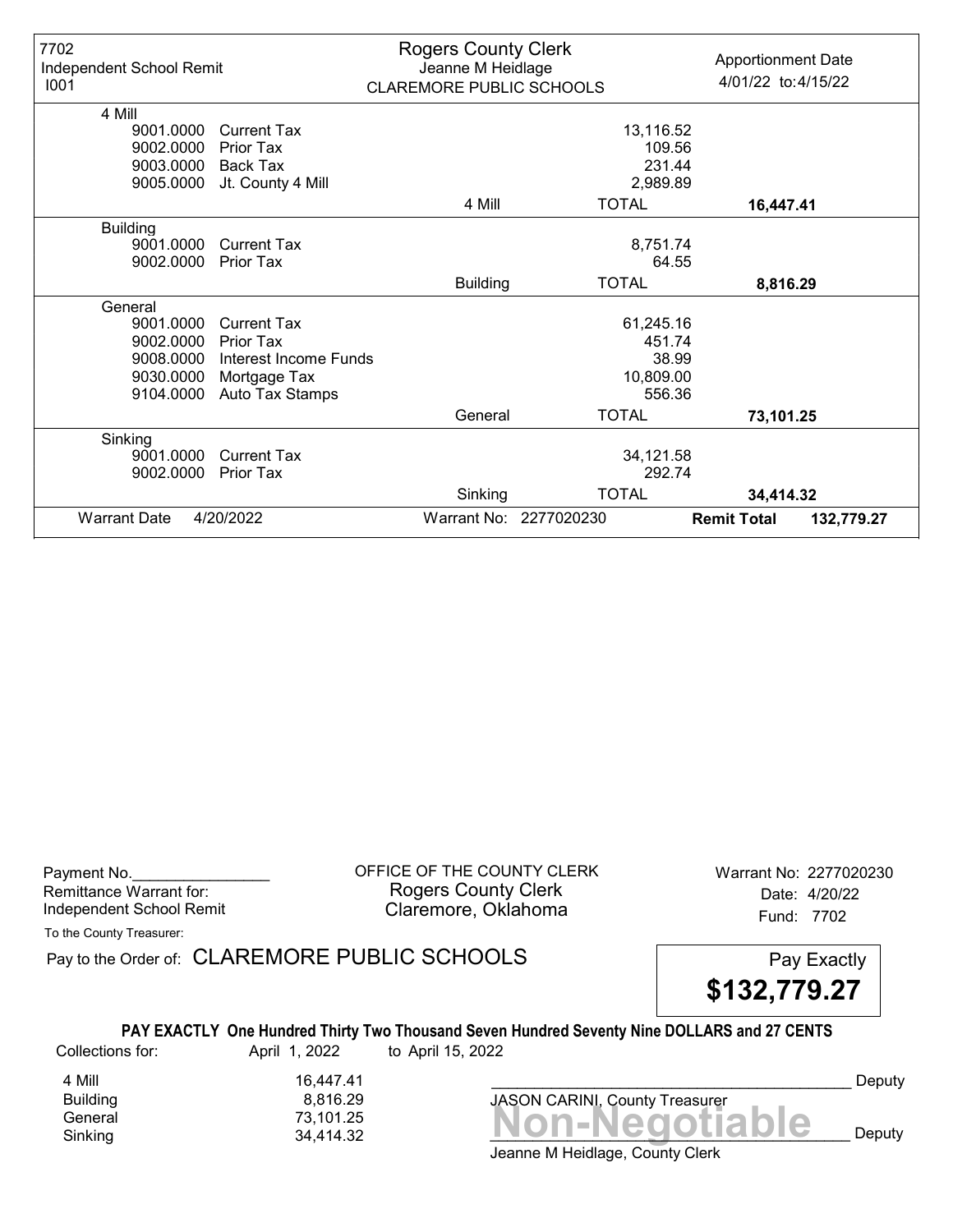| 7702<br>Independent School Remit<br>1002 |                       | <b>Rogers County Clerk</b><br>Jeanne M Heidlage<br>CATOOSA PUBLIC SCHOOLS |                        | <b>Apportionment Date</b><br>4/01/22 to: 4/15/22 |
|------------------------------------------|-----------------------|---------------------------------------------------------------------------|------------------------|--------------------------------------------------|
| 4 Mill                                   |                       |                                                                           |                        |                                                  |
| 9001.0000                                | <b>Current Tax</b>    |                                                                           | 6,176.70               |                                                  |
| 9002.0000                                | Prior Tax             |                                                                           | 51.59                  |                                                  |
| 9003.0000                                | <b>Back Tax</b>       |                                                                           | 108.99                 |                                                  |
| 9005.0000                                | Jt. County 4 Mill     |                                                                           | 1,407.97               |                                                  |
|                                          |                       | 4 Mill                                                                    | <b>TOTAL</b>           | 7,745.25                                         |
| <b>Building</b>                          |                       |                                                                           |                        |                                                  |
| 9001.0000                                | <b>Current Tax</b>    |                                                                           | 24,541.54              |                                                  |
| 9003.0000                                | Back Tax              |                                                                           | 18.37                  |                                                  |
|                                          |                       | <b>Building</b>                                                           | <b>TOTAL</b>           | 24,559.91                                        |
| General                                  |                       |                                                                           |                        |                                                  |
| 9001.0000                                | <b>Current Tax</b>    |                                                                           | 171,984.81             |                                                  |
| 9003.0000                                | Back Tax              |                                                                           | 128.73                 |                                                  |
| 9008.0000                                | Interest Income Funds |                                                                           | 46.58                  |                                                  |
| 9030.0000                                | Mortgage Tax          |                                                                           | 5,090.07               |                                                  |
| 9104.0000                                | Auto Tax Stamps       |                                                                           | 261.99                 |                                                  |
|                                          |                       | General                                                                   | <b>TOTAL</b>           | 177,512.18                                       |
| Sinking                                  |                       |                                                                           |                        |                                                  |
| 9001.0000                                | Current Tax           |                                                                           | 89,241.98              |                                                  |
| 9003.0000                                | <b>Back Tax</b>       |                                                                           | 72.61                  |                                                  |
|                                          |                       | Sinking                                                                   | <b>TOTAL</b>           | 89,314.59                                        |
| <b>Warrant Date</b>                      | 4/20/2022             |                                                                           | Warrant No: 2277020231 | <b>Remit Total</b><br>299,131.93                 |

Payment No. 2277020231 COFFICE OF THE COUNTY CLERK Warrant No: 2277020231 Rogers County Clerk Date: 4/20/22 Independent School Remit **Claremore, Oklahoma** Fund: 7702

To the County Treasurer:

Pay to the Order of: CATOOSA PUBLIC SCHOOLS Pay Exactly

\$299,131.93

### PAY EXACTLY Two Hundred Ninety Nine Thousand One Hundred Thirty One DOLLARS and 93 CENTS

Collections for: April 1, 2022 to April 15, 2022

4 Mill 7,745.25<br>Building 24,559.91

Building 24,559.91

Banding<br>General 177,512.18<br>Sinking 89,314.59 **Non-Negotiable** Sinking and  $89,314.59$  and  $89,314.59$  and  $89,314.59$  and  $89,314.59$  and  $89,314.59$  and  $89,314.59$  and  $89,314.59$  and  $89,314.59$  and  $89,314.59$  and  $89,314.59$  and  $89,314.59$  and  $89,314.59$  and  $89,314.59$  and JASON CARINI, County Treasurer

Deputy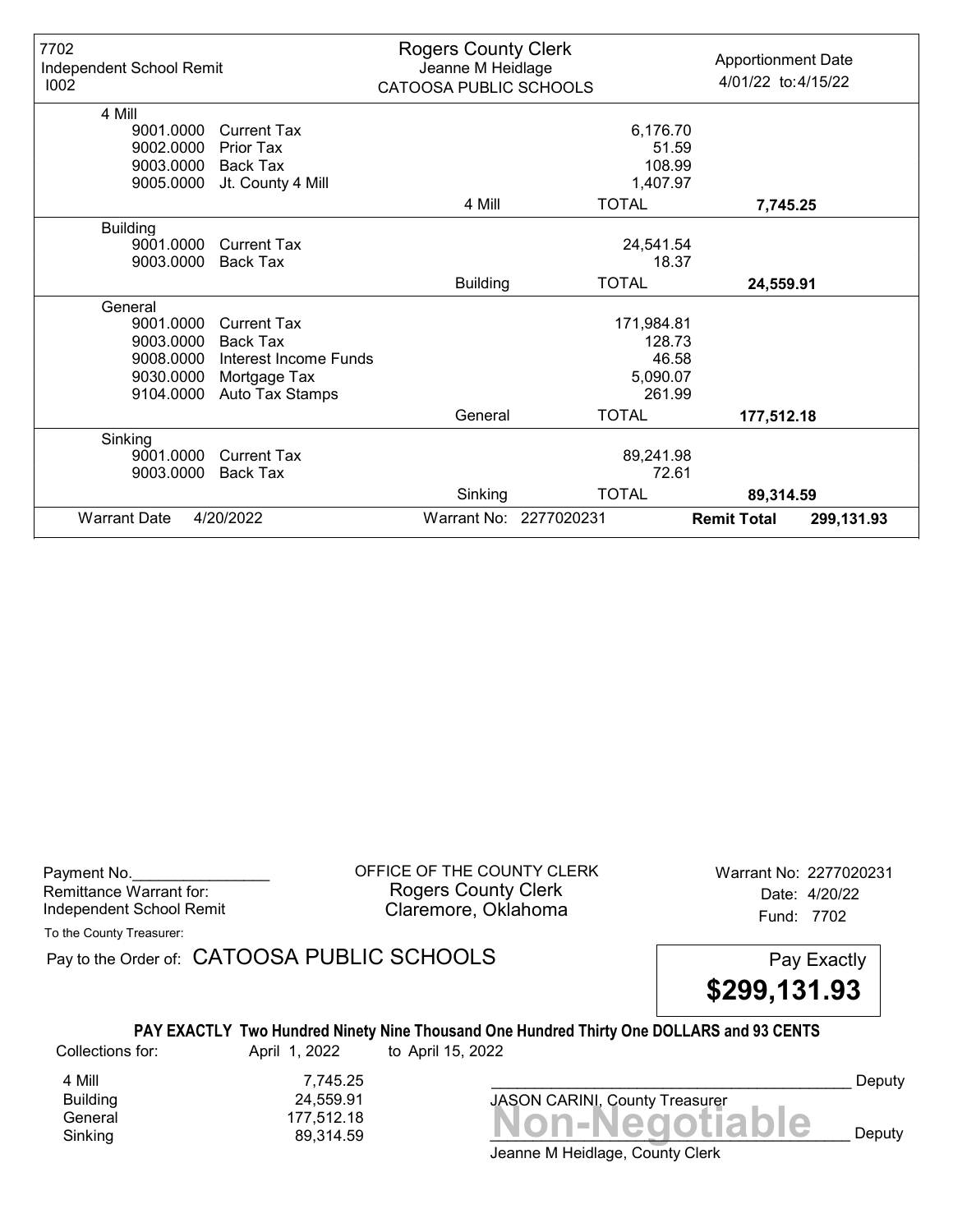| 7702<br>Independent School Remit<br>1003 |                       | <b>Rogers County Clerk</b><br>Jeanne M Heidlage<br>CHELSEA PUBLIC SCHOOLS |                        | <b>Apportionment Date</b><br>4/01/22 to: 4/15/22 |
|------------------------------------------|-----------------------|---------------------------------------------------------------------------|------------------------|--------------------------------------------------|
| 4 Mill                                   |                       |                                                                           |                        |                                                  |
| 9001.0000                                | <b>Current Tax</b>    |                                                                           | 2,624.20               |                                                  |
| 9002.0000                                | Prior Tax             |                                                                           |                        | 21.92                                            |
| 9003.0000                                | <b>Back Tax</b>       |                                                                           |                        | 46.30                                            |
| 9005.0000                                | Jt. County 4 Mill     |                                                                           | 598.18                 |                                                  |
|                                          |                       | 4 Mill                                                                    | <b>TOTAL</b>           | 3,290.60                                         |
| <b>Building</b>                          |                       |                                                                           |                        |                                                  |
| 9001.0000                                | <b>Current Tax</b>    |                                                                           | 2,107.50               |                                                  |
| 9002.0000                                | Prior Tax             |                                                                           |                        | 50.33                                            |
| 9003.0000                                | Back Tax              |                                                                           | 233.90                 |                                                  |
|                                          |                       | <b>Building</b>                                                           | <b>TOTAL</b>           | 2,391.73                                         |
| General                                  |                       |                                                                           |                        |                                                  |
| 9001.0000                                | <b>Current Tax</b>    |                                                                           | 14,740.36              |                                                  |
| 9002.0000                                | Prior Tax             |                                                                           | 352.05                 |                                                  |
| 9003.0000                                | Back Tax              |                                                                           | 1,635.92               |                                                  |
| 9008.0000                                | Interest Income Funds |                                                                           |                        | 12.95                                            |
| 9030.0000                                | Mortgage Tax          |                                                                           | 2,162.53               |                                                  |
| 9104.0000                                | Auto Tax Stamps       |                                                                           | 111.31                 |                                                  |
|                                          |                       | General                                                                   | <b>TOTAL</b>           | 19,015.12                                        |
| Sinking                                  |                       |                                                                           |                        |                                                  |
| 9001.0000                                | <b>Current Tax</b>    |                                                                           | 6,411.31               |                                                  |
| 9002.0000                                | <b>Prior Tax</b>      |                                                                           | 153.60                 |                                                  |
| 9003.0000                                | <b>Back Tax</b>       |                                                                           | 751.15                 |                                                  |
|                                          |                       | Sinking                                                                   | <b>TOTAL</b>           | 7,316.06                                         |
| <b>Warrant Date</b>                      | 4/20/2022             |                                                                           | Warrant No: 2277020232 | <b>Remit Total</b><br>32,013.51                  |

OFFICE OF THE COUNTY CLERK Warrant No: 2277020232 Rogers County Clerk Date: 4/20/22 Claremore, Oklahoma<br>
Fund: 7702

To the County Treasurer:

Pay to the Order of: CHELSEA PUBLIC SCHOOLS Pay Exactly

\$32,013.51

# PAY EXACTLY Thirty Two Thousand Thirteen DOLLARS and 51 CENTS

Collections for: April 1, 2022 to April 15, 2022

4 Mill 3,290.60<br>Building 2,391.73 Building 2,391.73

Jeanne M Heidlage, County Clerk Bananing<br>General 19,015.12 **Non-Negotiable** 19,015.12 Sinking  $7,316.06$   $\blacksquare$   $\blacksquare$   $\blacksquare$   $\blacksquare$   $\blacksquare$   $\blacksquare$   $\blacksquare$   $\blacksquare$   $\blacksquare$   $\blacksquare$   $\blacksquare$   $\blacksquare$   $\blacksquare$   $\blacksquare$   $\blacksquare$   $\blacksquare$   $\blacksquare$   $\blacksquare$   $\blacksquare$   $\blacksquare$   $\blacksquare$   $\blacksquare$   $\blacksquare$   $\blacksquare$   $\blacksquare$   $\blacksquare$   $\blacksquare$   $\blacksquare$   $\blacksquare$ 

JASON CARINI, County Treasurer

Deputy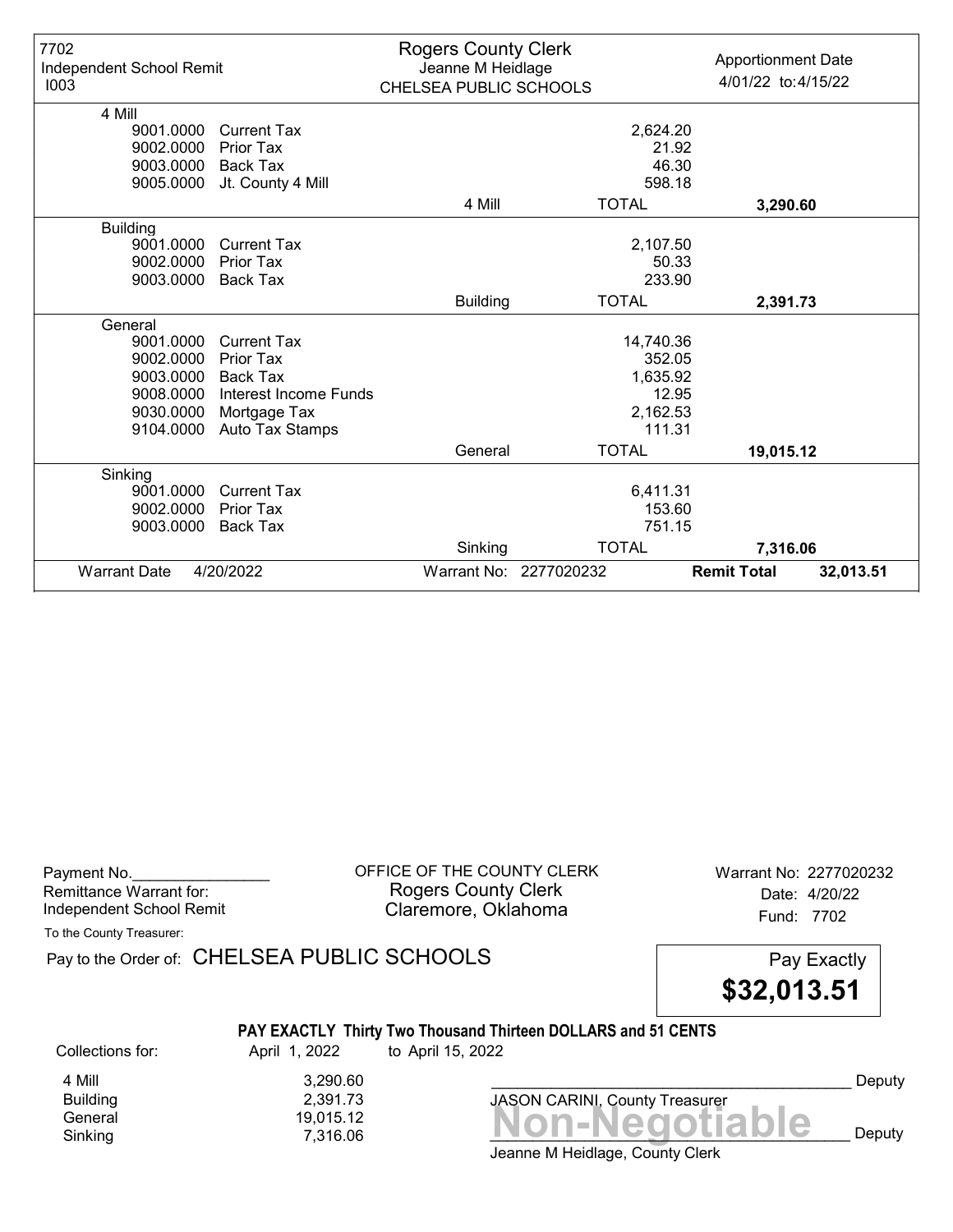| 7702<br>Independent School Remit<br>1004 |                       | <b>Rogers County Clerk</b><br>Jeanne M Heidlage<br>OOLOGAH-TALALA PUBLIC SCHOOLS |                        | <b>Apportionment Date</b><br>4/01/22 to: 4/15/22 |
|------------------------------------------|-----------------------|----------------------------------------------------------------------------------|------------------------|--------------------------------------------------|
| 4 Mill                                   |                       |                                                                                  |                        |                                                  |
| 9001.0000                                | <b>Current Tax</b>    |                                                                                  | 5,735.94               |                                                  |
| 9002.0000                                | Prior Tax             |                                                                                  | 47.91                  |                                                  |
| 9003.0000                                | Back Tax              |                                                                                  | 101.21                 |                                                  |
| 9005.0000                                | Jt. County 4 Mill     |                                                                                  | 1,307.50               |                                                  |
|                                          |                       | 4 Mill                                                                           | <b>TOTAL</b>           | 7,192.56                                         |
| <b>Building</b>                          |                       |                                                                                  |                        |                                                  |
| 9001.0000                                | Current Tax           |                                                                                  | 5,200.26               |                                                  |
| 9002.0000                                | <b>Prior Tax</b>      |                                                                                  | 139.42                 |                                                  |
| 9003.0000                                | Back Tax              |                                                                                  | 330.83                 |                                                  |
|                                          |                       | <b>Building</b>                                                                  | <b>TOTAL</b>           | 5,670.51                                         |
| General                                  |                       |                                                                                  |                        |                                                  |
| 9001.0000                                | <b>Current Tax</b>    |                                                                                  | 36,432.70              |                                                  |
| 9002.0000                                | Prior Tax             |                                                                                  | 976.80                 |                                                  |
| 9003.0000                                | Back Tax              |                                                                                  | 2,317.84               |                                                  |
| 9008.0000                                | Interest Income Funds |                                                                                  | 62.52                  |                                                  |
| 9030.0000                                | Mortgage Tax          |                                                                                  | 4,726.85               |                                                  |
| 9104.0000                                | Auto Tax Stamps       |                                                                                  | 243.30                 |                                                  |
|                                          |                       | General                                                                          | <b>TOTAL</b>           | 44,760.01                                        |
| Sinking                                  |                       |                                                                                  |                        |                                                  |
| 9001.0000                                | <b>Current Tax</b>    |                                                                                  | 19,194.61              |                                                  |
| 9002.0000                                | <b>Prior Tax</b>      |                                                                                  | 554.66                 |                                                  |
| 9003.0000                                | <b>Back Tax</b>       |                                                                                  | 1,288.98               |                                                  |
|                                          |                       | Sinking                                                                          | <b>TOTAL</b>           | 21,038.25                                        |
| <b>Warrant Date</b>                      | 4/20/2022             |                                                                                  | Warrant No: 2277020233 | <b>Remit Total</b><br>78,661.33                  |

| Payment No.              |  |
|--------------------------|--|
| Remittance Warrant for:  |  |
| Independent School Remit |  |

OFFICE OF THE COUNTY CLERK Warrant No: 2277020233 Rogers County Clerk Date: 4/20/22 Claremore, Oklahoma<br>
Fund: 7702

To the County Treasurer:

Pay to the Order of: OOLOGAH-TALALA PUBLIC SCHOOLS Pay Exactly \$78,661.33

## PAY EXACTLY Seventy Eight Thousand Six Hundred Sixty One DOLLARS and 33 CENTS

Collections for: April 1, 2022 to April 15, 2022

4 Mill 7,192.56<br>Building 5,670.51 5,670.51

Bananing<br>General 44,760.01 **Non-Negotiable** 44,760.01 Sinking 21,038.25  $\blacksquare$  21,038.25  $\blacksquare$ JASON CARINI, County Treasurer

Deputy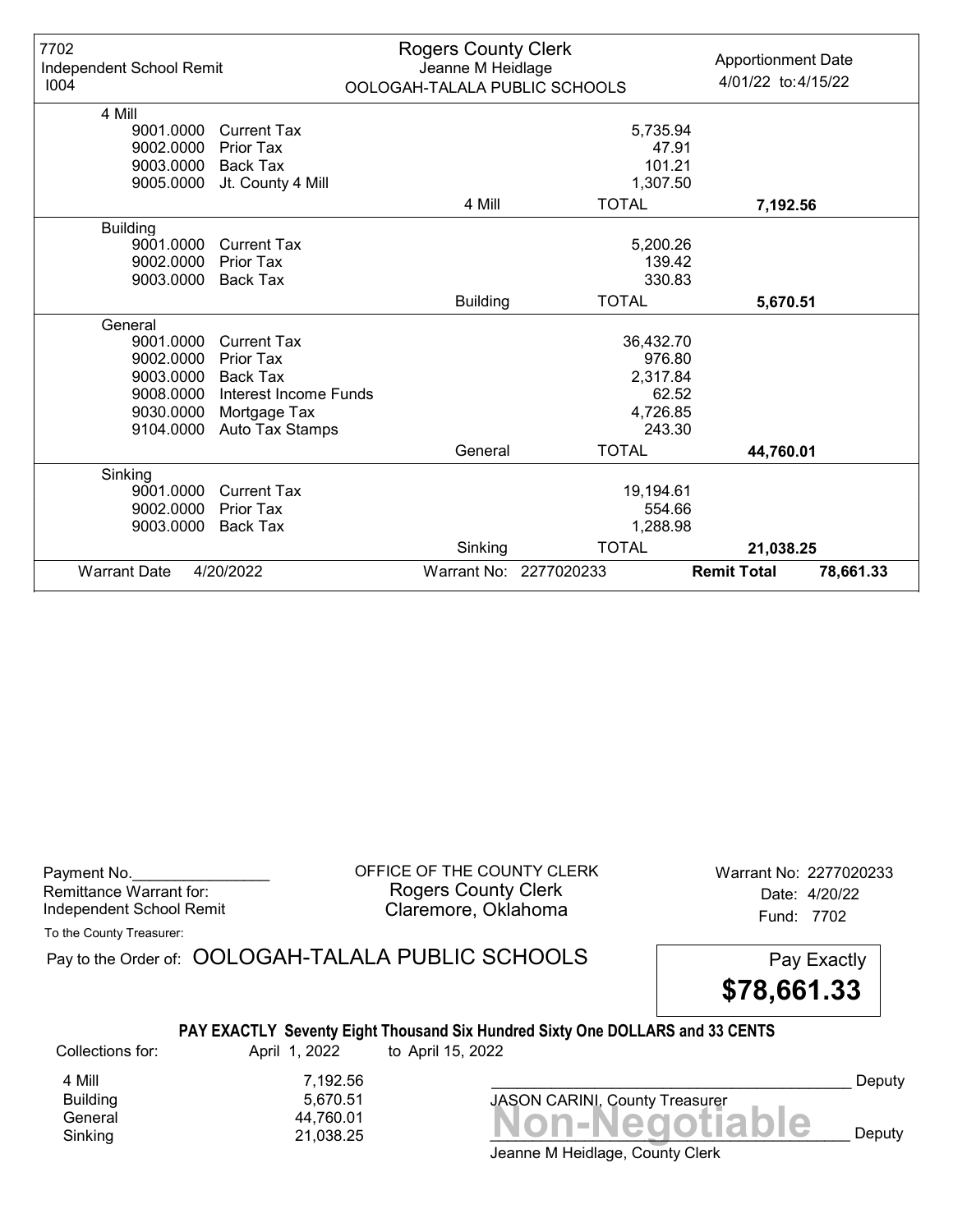| 7702<br>Independent School Remit<br>1005 |                       | <b>Rogers County Clerk</b><br>Jeanne M Heidlage<br><b>INOLA PUBLIC SCHOOLS</b> |                        | <b>Apportionment Date</b><br>4/01/22 to: 4/15/22 |
|------------------------------------------|-----------------------|--------------------------------------------------------------------------------|------------------------|--------------------------------------------------|
| 4 Mill                                   |                       |                                                                                |                        |                                                  |
| 9001.0000                                | <b>Current Tax</b>    |                                                                                | 4,197.79               |                                                  |
| 9002.0000                                | <b>Prior Tax</b>      |                                                                                | 35.06                  |                                                  |
| 9003.0000                                | Back Tax              |                                                                                | 74.07                  |                                                  |
| 9005.0000                                | Jt. County 4 Mill     |                                                                                | 956.88                 |                                                  |
|                                          |                       | 4 Mill                                                                         | <b>TOTAL</b>           | 5,263.80                                         |
| <b>Building</b>                          |                       |                                                                                |                        |                                                  |
| 9001.0000                                | Current Tax           |                                                                                | 2,140.09               |                                                  |
| 9002.0000                                | <b>Prior Tax</b>      |                                                                                | 40.28                  |                                                  |
| 9003.0000                                | Back Tax              |                                                                                | 204.44                 |                                                  |
|                                          |                       | <b>Building</b>                                                                | <b>TOTAL</b>           | 2,384.81                                         |
| General                                  |                       |                                                                                |                        |                                                  |
| 9001.0000                                | <b>Current Tax</b>    |                                                                                | 14,980.62              |                                                  |
| 9002.0000                                | Prior Tax             |                                                                                | 281.99                 |                                                  |
| 9003.0000                                | Back Tax              |                                                                                | 1,431.07               |                                                  |
| 9008.0000                                | Interest Income Funds |                                                                                |                        | 8.57                                             |
| 9030.0000                                | Mortgage Tax          |                                                                                | 3,459.30               |                                                  |
| 9104.0000                                | Auto Tax Stamps       |                                                                                | 178.05                 |                                                  |
|                                          |                       | General                                                                        | <b>TOTAL</b>           | 20,339.60                                        |
| Sinking                                  |                       |                                                                                |                        |                                                  |
| 9001.0000                                | <b>Current Tax</b>    |                                                                                | 4,725.51               |                                                  |
| 9002.0000                                | <b>Prior Tax</b>      |                                                                                | 94.00                  |                                                  |
| 9003.0000                                | Back Tax              |                                                                                | 577.02                 |                                                  |
|                                          |                       | Sinking                                                                        | <b>TOTAL</b>           | 5,396.53                                         |
| <b>Warrant Date</b>                      | 4/20/2022             |                                                                                | Warrant No: 2277020234 | <b>Remit Total</b><br>33,384.74                  |

| Payment No.              |  |
|--------------------------|--|
| Remittance Warrant for:  |  |
| Independent School Remit |  |

OFFICE OF THE COUNTY CLERK Warrant No: 2277020234 Rogers County Clerk Date: 4/20/22 Claremore, Oklahoma<br>
Fund: 7702

To the County Treasurer:

Pay to the Order of: INOLA PUBLIC SCHOOLS Pay Exactly

\$33,384.74

## PAY EXACTLY Thirty Three Thousand Three Hundred Eighty Four DOLLARS and 74 CENTS

Collections for: April 1, 2022 to April 15, 2022

4 Mill 5,263.80<br>Building 2,384.81 Building 2,384.81

Banding<br>General 20,339.60<br>Sinking 5,396.53 **Non-Negotiable** Sinking  $5,396.53$   $\blacksquare$   $\blacksquare$   $\blacksquare$   $\blacksquare$   $\blacksquare$   $\blacksquare$   $\blacksquare$   $\blacksquare$   $\blacksquare$   $\blacksquare$   $\blacksquare$   $\blacksquare$   $\blacksquare$   $\blacksquare$   $\blacksquare$   $\blacksquare$   $\blacksquare$   $\blacksquare$   $\blacksquare$   $\blacksquare$   $\blacksquare$   $\blacksquare$   $\blacksquare$   $\blacksquare$   $\blacksquare$   $\blacksquare$   $\blacksquare$   $\blacksquare$   $\blacksquare$ JASON CARINI, County Treasurer

Deputy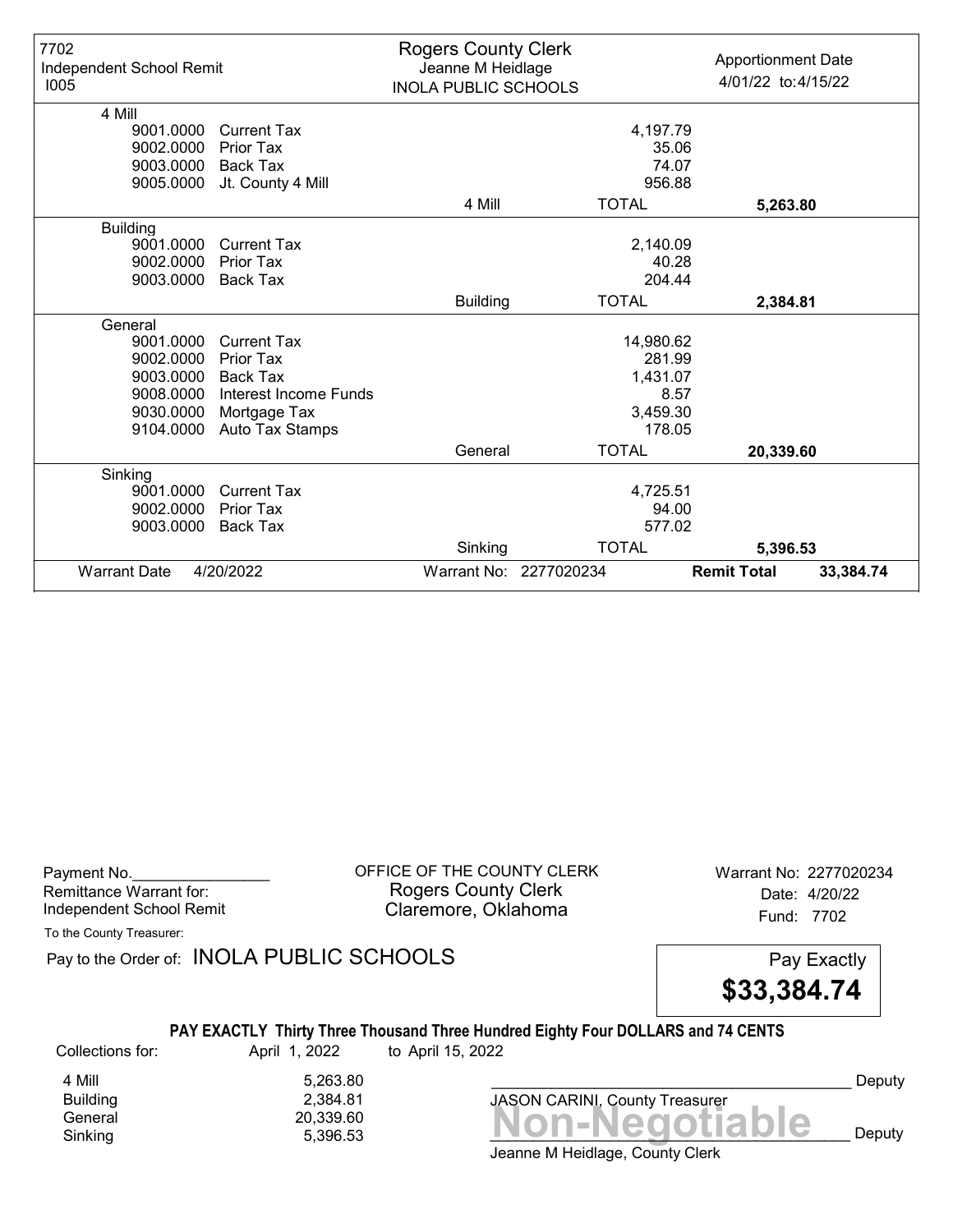| 7702<br>Independent School Remit<br>1006 |                       | <b>Rogers County Clerk</b><br>Jeanne M Heidlage<br>SEQUOYAH PUBLIC SCHOOLS |                        | <b>Apportionment Date</b><br>4/01/22 to: 4/15/22 |
|------------------------------------------|-----------------------|----------------------------------------------------------------------------|------------------------|--------------------------------------------------|
| 4 Mill                                   |                       |                                                                            |                        |                                                  |
| 9001.0000                                | <b>Current Tax</b>    |                                                                            | 4,305.97               |                                                  |
| 9002.0000                                | Prior Tax             |                                                                            | 35.97                  |                                                  |
| 9003.0000                                | Back Tax              |                                                                            | 75.98                  |                                                  |
| 9005.0000                                | Jt. County 4 Mill     |                                                                            | 981.54                 |                                                  |
|                                          |                       | 4 Mill                                                                     | <b>TOTAL</b>           | 5,399.46                                         |
| <b>Building</b>                          |                       |                                                                            |                        |                                                  |
| 9001.0000                                | Current Tax           |                                                                            | 3,046.34               |                                                  |
| 9002.0000                                | <b>Prior Tax</b>      |                                                                            | 67.03                  |                                                  |
| 9003.0000                                | Back Tax              |                                                                            | 36.31                  |                                                  |
|                                          |                       | <b>Building</b>                                                            | <b>TOTAL</b>           | 3,149.68                                         |
| General                                  |                       |                                                                            |                        |                                                  |
| 9001.0000                                | <b>Current Tax</b>    |                                                                            | 21,330.26              |                                                  |
| 9002.0000                                | Prior Tax             |                                                                            | 469.35                 |                                                  |
| 9003.0000                                | Back Tax              |                                                                            | 254.21                 |                                                  |
| 9008.0000                                | Interest Income Funds |                                                                            | 8.24                   |                                                  |
| 9030.0000                                | Mortgage Tax          |                                                                            | 3,548.44               |                                                  |
| 9104.0000                                | Auto Tax Stamps       |                                                                            | 182.65                 |                                                  |
|                                          |                       | General                                                                    | <b>TOTAL</b>           | 25,793.15                                        |
| Sinking                                  |                       |                                                                            |                        |                                                  |
| 9001.0000                                | <b>Current Tax</b>    |                                                                            | 11,109.86              |                                                  |
| 9002.0000                                | Prior Tax             |                                                                            | 280.92                 |                                                  |
| 9003.0000                                | Back Tax              |                                                                            | 149.31                 |                                                  |
|                                          |                       | Sinking                                                                    | <b>TOTAL</b>           | 11,540.09                                        |
| <b>Warrant Date</b>                      | 4/20/2022             |                                                                            | Warrant No: 2277020235 | <b>Remit Total</b><br>45,882.38                  |

| Payment No.              |  |
|--------------------------|--|
| Remittance Warrant for:  |  |
| Independent School Remit |  |

OFFICE OF THE COUNTY CLERK Warrant No: 2277020235 Rogers County Clerk Date: 4/20/22 Claremore, Oklahoma<br>
Fund: 7702

To the County Treasurer:

Pay to the Order of: SEQUOYAH PUBLIC SCHOOLS Pay Exactly



# PAY EXACTLY Forty Five Thousand Eight Hundred Eighty Two DOLLARS and 38 CENTS

Collections for: April 1, 2022 to April 15, 2022

4 Mill 5,399.46<br>Building 3,149.68 Building 3,149.68

Banding<br>General 25,793.15<br>Sinking 11,540.09 **Non-Negotiable** Sinking 11,540.09  $\blacksquare$   $\blacksquare$   $\blacksquare$   $\blacksquare$   $\blacksquare$   $\blacksquare$   $\blacksquare$   $\blacksquare$   $\blacksquare$   $\blacksquare$   $\blacksquare$   $\blacksquare$   $\blacksquare$   $\blacksquare$   $\blacksquare$   $\blacksquare$   $\blacksquare$   $\blacksquare$   $\blacksquare$   $\blacksquare$   $\blacksquare$   $\blacksquare$   $\blacksquare$   $\blacksquare$   $\blacksquare$   $\blacksquare$   $\blacksquare$   $\blacksquare$   $\blacksquare$ 

Deputy

Jeanne M Heidlage, County Clerk

JASON CARINI, County Treasurer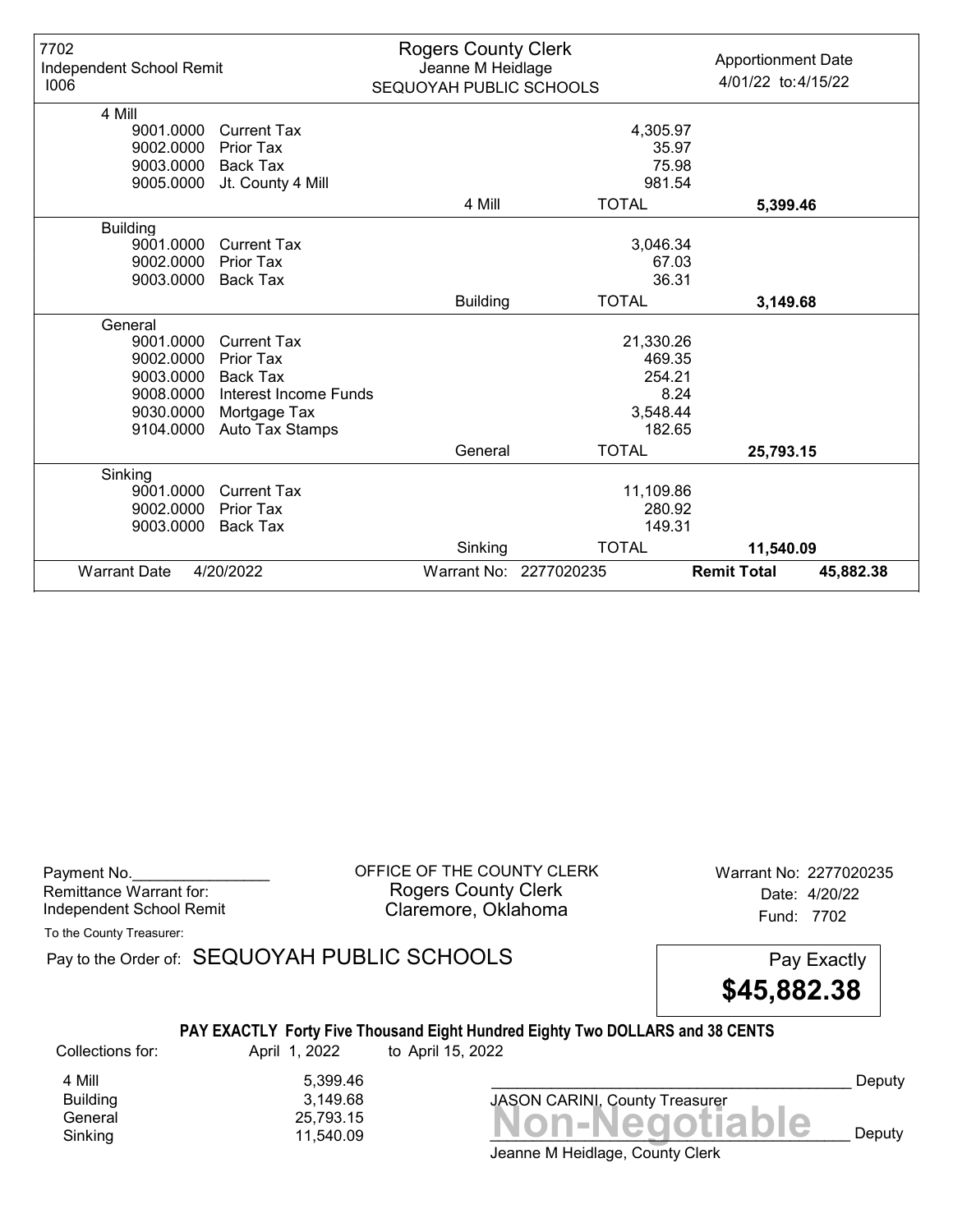| 7702<br>Independent School Remit<br>1007 |                       | <b>Rogers County Clerk</b><br>Jeanne M Heidlage<br>FOYIL PUBLIC SCHOOLS |                        | <b>Apportionment Date</b><br>4/01/22 to: 4/15/22 |
|------------------------------------------|-----------------------|-------------------------------------------------------------------------|------------------------|--------------------------------------------------|
| 4 Mill                                   |                       |                                                                         |                        |                                                  |
| 9001.0000                                | <b>Current Tax</b>    |                                                                         | 1,566.33               |                                                  |
| 9002.0000                                | <b>Prior Tax</b>      |                                                                         | 13.08                  |                                                  |
| 9003.0000                                | <b>Back Tax</b>       |                                                                         | 27.64                  |                                                  |
| 9005.0000                                | Jt. County 4 Mill     |                                                                         | 357.05                 |                                                  |
|                                          |                       | 4 Mill                                                                  | <b>TOTAL</b>           | 1,964.10                                         |
| <b>Building</b>                          |                       |                                                                         |                        |                                                  |
| 9001.0000                                | <b>Current Tax</b>    |                                                                         | 736.60                 |                                                  |
| 9002.0000                                | <b>Prior Tax</b>      |                                                                         | 80.88                  |                                                  |
| 9003.0000                                | Back Tax              |                                                                         | 154.74                 |                                                  |
|                                          |                       | <b>Building</b>                                                         | <b>TOTAL</b>           | 972.22                                           |
| General                                  |                       |                                                                         |                        |                                                  |
| 9001.0000                                | <b>Current Tax</b>    |                                                                         | 5,158.98               |                                                  |
| 9002.0000                                | Prior Tax             |                                                                         | 566.46                 |                                                  |
| 9003.0000                                | <b>Back Tax</b>       |                                                                         | 1,083.79               |                                                  |
| 9008.0000                                | Interest Income Funds |                                                                         |                        | 3.56                                             |
| 9030.0000                                | Mortgage Tax          |                                                                         | 1,290.78               |                                                  |
| 9104.0000                                | Auto Tax Stamps       |                                                                         | 66.43                  |                                                  |
|                                          |                       | General                                                                 | <b>TOTAL</b>           | 8,170.00                                         |
| Sinking                                  |                       |                                                                         |                        |                                                  |
| 9001.0000                                | <b>Current Tax</b>    |                                                                         | 2,553.99               |                                                  |
| 9002.0000                                | Prior Tax             |                                                                         | 328.33                 |                                                  |
| 9003.0000                                | Back Tax              |                                                                         | 602.36                 |                                                  |
|                                          |                       | Sinking                                                                 | <b>TOTAL</b>           | 3,484.68                                         |
| <b>Warrant Date</b>                      | 4/20/2022             |                                                                         | Warrant No: 2277020236 | <b>Remit Total</b><br>14,591.00                  |

| Payment No.              |  |
|--------------------------|--|
| Remittance Warrant for:  |  |
| Independent School Remit |  |

OFFICE OF THE COUNTY CLERK Warrant No: 2277020236 Rogers County Clerk Date: 4/20/22 Claremore, Oklahoma<br>
Fund: 7702

To the County Treasurer:

Pay to the Order of: FOYIL PUBLIC SCHOOLS Pay Exactly



#### PAY EXACTLY Fourteen Thousand Five Hundred Ninety One DOLLARS and no CENTS

Collections for: April 1, 2022 to April 15, 2022

4 Mill 1,964.10<br>Building 972.22 Building 972.22<br>General 9,170.00

Bananing<br>General 8,170.00<br>Sinking 3,484.68 **Non-Negotiable** Sinking 3,484.68 \_\_\_\_\_\_\_\_\_\_\_\_\_\_\_\_\_\_\_\_\_\_\_\_\_\_\_\_\_\_\_\_\_\_\_\_\_\_\_\_\_\_ Deputy

Deputy

Jeanne M Heidlage, County Clerk

JASON CARINI, County Treasurer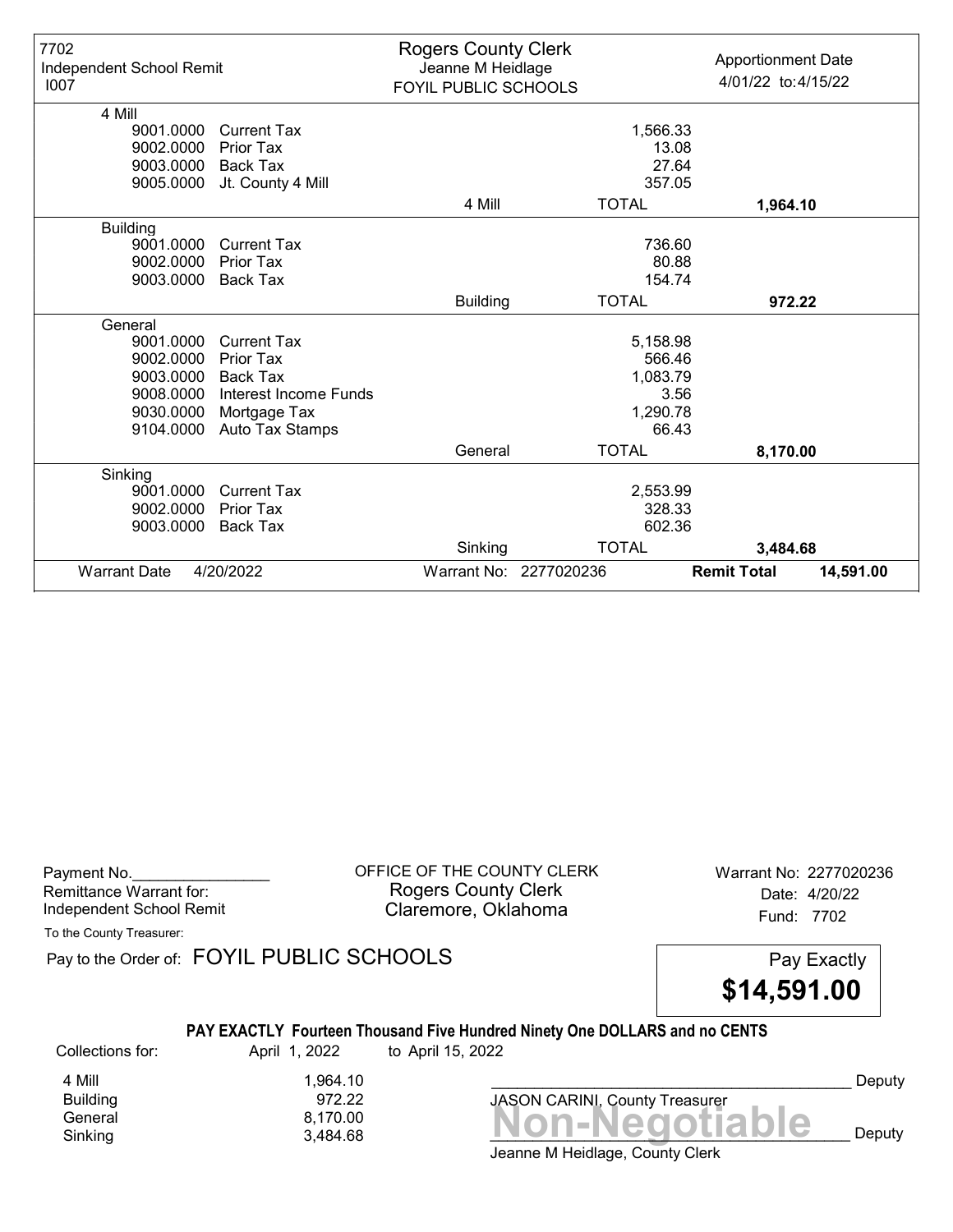| 7702<br>Independent School Remit<br>1008 |                       | <b>Rogers County Clerk</b><br>Jeanne M Heidlage<br><b>VERDIGRIS PUBLIC SCHOOLS</b> |                        | <b>Apportionment Date</b><br>4/01/22 to:4/15/22 |
|------------------------------------------|-----------------------|------------------------------------------------------------------------------------|------------------------|-------------------------------------------------|
| 4 Mill                                   |                       |                                                                                    |                        |                                                 |
| 9001.0000                                | <b>Current Tax</b>    |                                                                                    | 4,655.41               |                                                 |
| 9002.0000                                | Prior Tax             |                                                                                    | 38.89                  |                                                 |
| 9003.0000                                | <b>Back Tax</b>       |                                                                                    | 82.14                  |                                                 |
| 9005.0000                                | Jt. County 4 Mill     |                                                                                    | 1,061.19               |                                                 |
|                                          |                       | 4 Mill                                                                             | <b>TOTAL</b>           | 5,837.63                                        |
| <b>Building</b>                          |                       |                                                                                    |                        |                                                 |
| 9001.0000                                | <b>Current Tax</b>    | 7,573.53                                                                           |                        |                                                 |
| 9002.0000                                | Prior Tax             |                                                                                    |                        | 0.87                                            |
| 9003.0000                                | <b>Back Tax</b>       | 1.72                                                                               |                        |                                                 |
|                                          |                       | <b>Building</b>                                                                    | <b>TOTAL</b>           | 7,576.12                                        |
| General                                  |                       |                                                                                    |                        |                                                 |
| 9001.0000                                | <b>Current Tax</b>    |                                                                                    | 53,044.48              |                                                 |
| 9002.0000                                | Prior Tax             |                                                                                    | 6.11                   |                                                 |
| 9003.0000                                | Back Tax              |                                                                                    | 12.00                  |                                                 |
| 9008.0000                                | Interest Income Funds |                                                                                    | 38.07                  |                                                 |
| 9030.0000                                | Mortgage Tax          |                                                                                    | 3,836.40               |                                                 |
| 9104.0000                                | Auto Tax Stamps       |                                                                                    | 197.47                 |                                                 |
|                                          |                       | General                                                                            | <b>TOTAL</b>           | 57,134.53                                       |
| Sinking                                  |                       |                                                                                    |                        |                                                 |
| 9001.0000                                | <b>Current Tax</b>    | 22,914.02                                                                          |                        |                                                 |
| 9002.0000                                | Prior Tax             |                                                                                    |                        | 2.67                                            |
| 9003.0000                                | Back Tax              |                                                                                    |                        | 5.75                                            |
|                                          |                       | Sinking                                                                            | <b>TOTAL</b>           | 22,922.44                                       |
| <b>Warrant Date</b>                      | 4/20/2022             |                                                                                    | Warrant No: 2277020237 | <b>Remit Total</b><br>93,470.72                 |

Payment No. 2277020237<br>
OFFICE OF THE COUNTY CLERK Warrant No: 2277020237 Rogers County Clerk Date: 4/20/22 Independent School Remit **Claremore, Oklahoma** Fund: 7702

To the County Treasurer:

Pay to the Order of: VERDIGRIS PUBLIC SCHOOLS Pay Exactly

\$93,470.72

#### PAY EXACTLY Ninety Three Thousand Four Hundred Seventy DOLLARS and 72 CENTS

Collections for: April 1, 2022 to April 15, 2022

4 Mill<br>Building 6,837.63<br>7,576.12 Building 7,576.12

Jeanne M Heidlage, County Clerk Banding<br>General 57,134.53<br>Sinking 22,922.44 **Non-Negotiable** Sinking 22,922.44  $\blacksquare$ 

JASON CARINI, County Treasurer

Deputy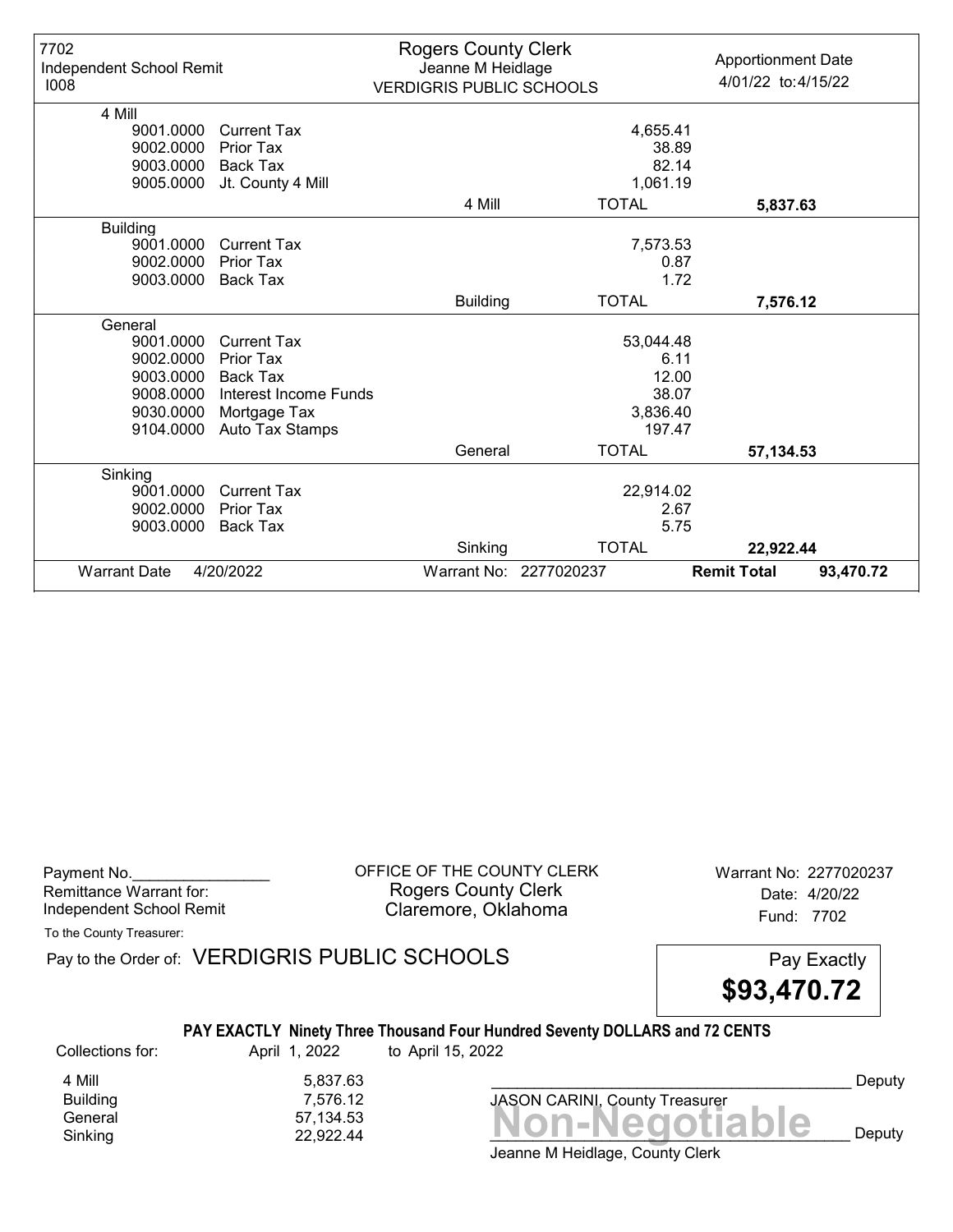| 7702<br>Independent School Remit<br>J021T             | <b>Rogers County Clerk</b><br>Jeanne M Heidlage<br>TULSA COUNTY TREASURER |                    | <b>Apportionment Date</b><br>4/01/22 to:4/15/22 |          |
|-------------------------------------------------------|---------------------------------------------------------------------------|--------------------|-------------------------------------------------|----------|
| 4 Mill<br>9001.0000 Current Tax<br>9003.0000 Back Tax |                                                                           | 5,185.05<br>194.91 |                                                 |          |
|                                                       | 4 Mill                                                                    | TOTAL              | 5,379.96                                        |          |
| <b>Warrant Date</b><br>4/20/2022                      | Warrant No: 2277020238                                                    |                    | <b>Remit Total</b>                              | 5,379.96 |

Payment No. 2277020238 COFFICE OF THE COUNTY CLERK Warrant No: 2277020238 Rogers County Clerk Date: 4/20/22 Independent School Remit **Claremore, Oklahoma** Fund: 7702

To the County Treasurer:

Pay to the Order of: TULSA COUNTY TREASURER Pay to the Order of: TULSA COUNTY TREASURER

\$5,379.96

#### PAY EXACTLY Five Thousand Three Hundred Seventy Nine DOLLARS and 96 CENTS

Collections for: April 1, 2022 to April 15, 2022

Jeanne M Heidlage, County Clerk Non-Negotiable Deputy JASON CARINI, County Treasurer 4 Mill 5,379.96 \_\_\_\_\_\_\_\_\_\_\_\_\_\_\_\_\_\_\_\_\_\_\_\_\_\_\_\_\_\_\_\_\_\_\_\_\_\_\_\_\_\_ Deputy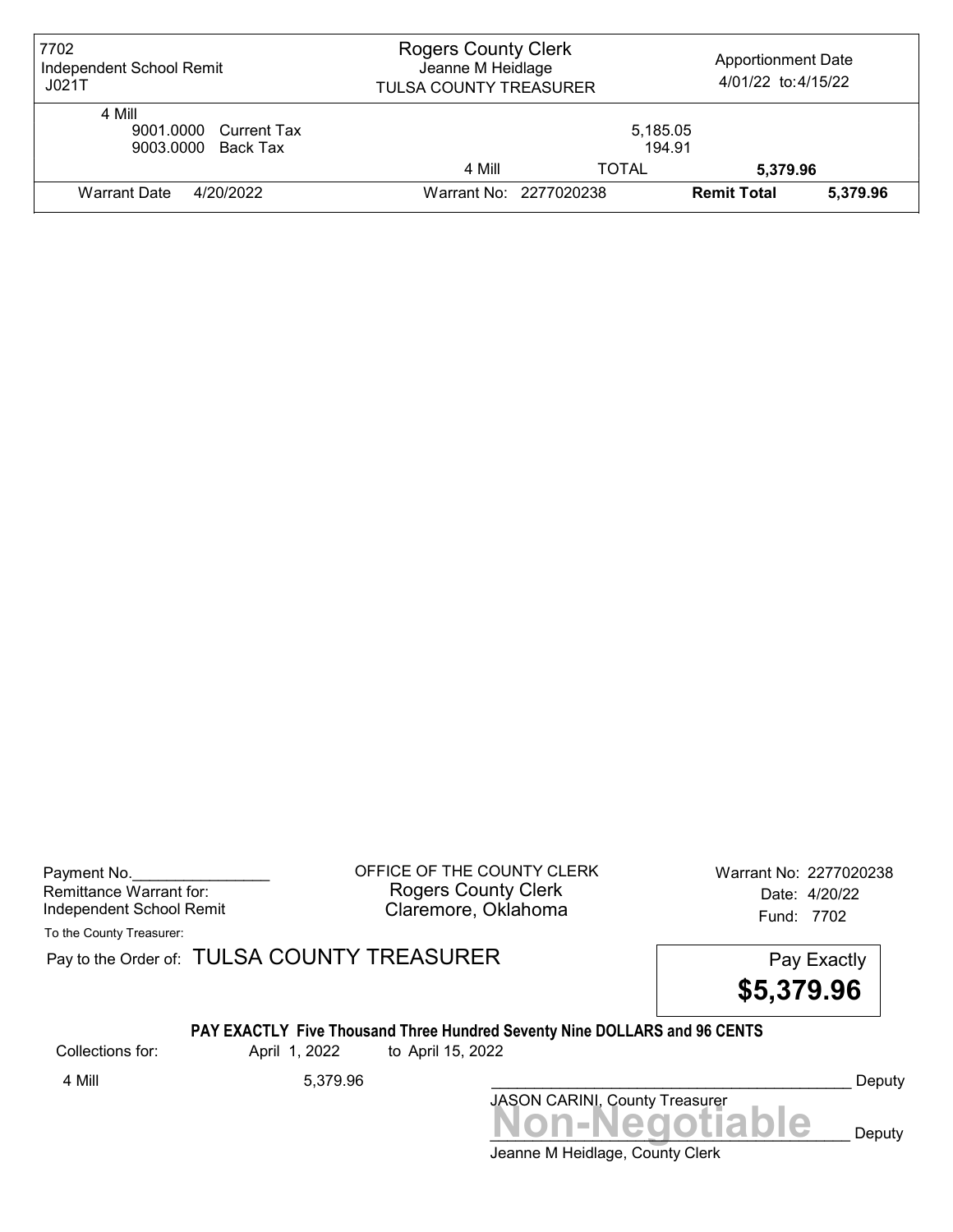| 7702<br>Independent School Remit<br>J <sub>021</sub> |                       | <b>Rogers County Clerk</b><br>Jeanne M Heidlage<br><b>OWASSO PUBLIC SCHOOLS</b> |                        | <b>Apportionment Date</b><br>4/01/22 to: 4/15/22 |           |
|------------------------------------------------------|-----------------------|---------------------------------------------------------------------------------|------------------------|--------------------------------------------------|-----------|
| <b>Building</b>                                      |                       |                                                                                 |                        |                                                  |           |
| 9001.0000                                            | <b>Current Tax</b>    |                                                                                 | 6,652.04               |                                                  |           |
| 9003.0000                                            | Back Tax              |                                                                                 | 250.06                 |                                                  |           |
|                                                      |                       | <b>Building</b>                                                                 | <b>TOTAL</b>           | 6,902.10                                         |           |
| General                                              |                       |                                                                                 |                        |                                                  |           |
| 9001.0000                                            | <b>Current Tax</b>    |                                                                                 | 46,551.67              |                                                  |           |
| 9003.0000                                            | Back Tax              |                                                                                 | 1,749.94               |                                                  |           |
| 9008.0000                                            | Interest Income Funds |                                                                                 | 18.91                  |                                                  |           |
|                                                      |                       | General                                                                         | <b>TOTAL</b>           | 48,320.52                                        |           |
| Sinking                                              |                       |                                                                                 |                        |                                                  |           |
| 9001.0000                                            | Current Tax           |                                                                                 | 34,803.09              |                                                  |           |
| 9003.0000                                            | Back Tax              |                                                                                 | 1,134.30               |                                                  |           |
|                                                      |                       | Sinking                                                                         | <b>TOTAL</b>           | 35,937.39                                        |           |
| <b>Warrant Date</b>                                  | 4/20/2022             |                                                                                 | Warrant No: 2277020239 | <b>Remit Total</b>                               | 91,160.01 |

Payment No. 2277020239 COFFICE OF THE COUNTY CLERK Warrant No: 2277020239 Rogers County Clerk Date: 4/20/22 Independent School Remit Claremore, Oklahoma Fund: 7702

To the County Treasurer:

Pay to the Order of: OWASSO PUBLIC SCHOOLS Pay Exactly

\$91,160.01

# PAY EXACTLY Ninety One Thousand One Hundred Sixty DOLLARS and 1 CENT

Building 6,902.10<br>General 18,320.52 General 48,320.52

Collections for: April 1, 2022 to April 15, 2022

Sinking Non-Negotiable 35,937.39 JASON CARINI, County Treasurer

Deputy

Deputy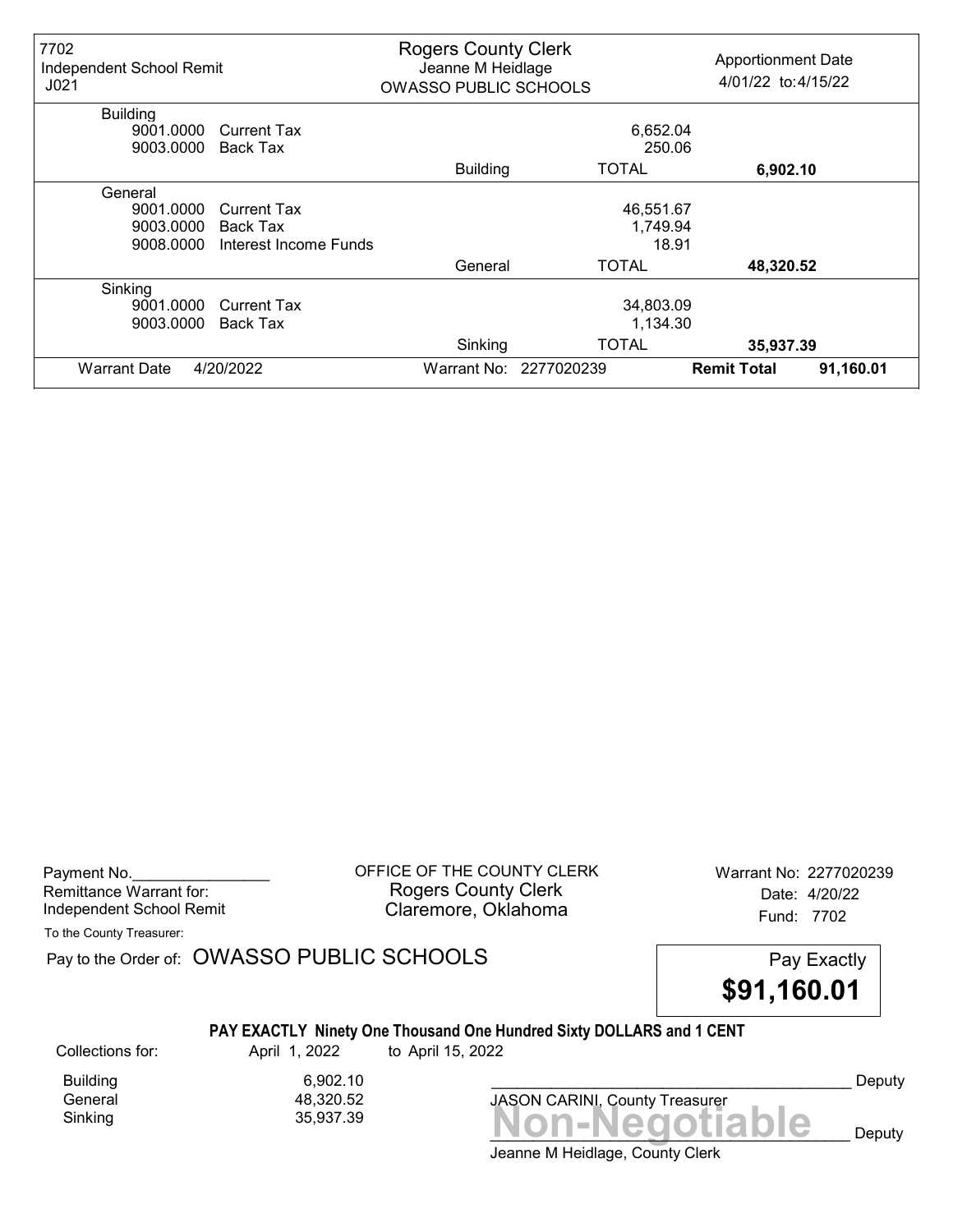| 7702<br>Independent School Remit<br>J026T              | <b>Rogers County Clerk</b><br>Jeanne M Heidlage<br>TULSA COUNTY TREASURER |                 | <b>Apportionment Date</b><br>4/01/22 to:4/15/22 |        |
|--------------------------------------------------------|---------------------------------------------------------------------------|-----------------|-------------------------------------------------|--------|
| 4 Mill<br>9001.0000 Current Tax<br>9002.0000 Prior Tax |                                                                           | 268.76<br>21.93 |                                                 |        |
|                                                        | 4 Mill                                                                    | TOTAL           | 290.69                                          |        |
| <b>Warrant Date</b><br>4/20/2022                       | Warrant No: 2277020240                                                    |                 | <b>Remit Total</b>                              | 290.69 |

Payment No. 2277020240 CHEICE OF THE COUNTY CLERK Warrant No: 2277020240 Rogers County Clerk Date: 4/20/22 Independent School Remit **Claremore, Oklahoma** Fund: 7702

To the County Treasurer:

Pay to the Order of: TULSA COUNTY TREASURER Pay to the Order of: TULSA COUNTY TREASURER

\$290.69

# PAY EXACTLY Two Hundred Ninety DOLLARS and 69 CENTS<br>April 1, 2022 to April 15, 2022

Collections for: April 1, 2022 to April 15, 2022

Jeanne M Heidlage, County Clerk Non-Negotiable Deputy JASON CARINI, County Treasurer 4 Mill 290.69 Deputy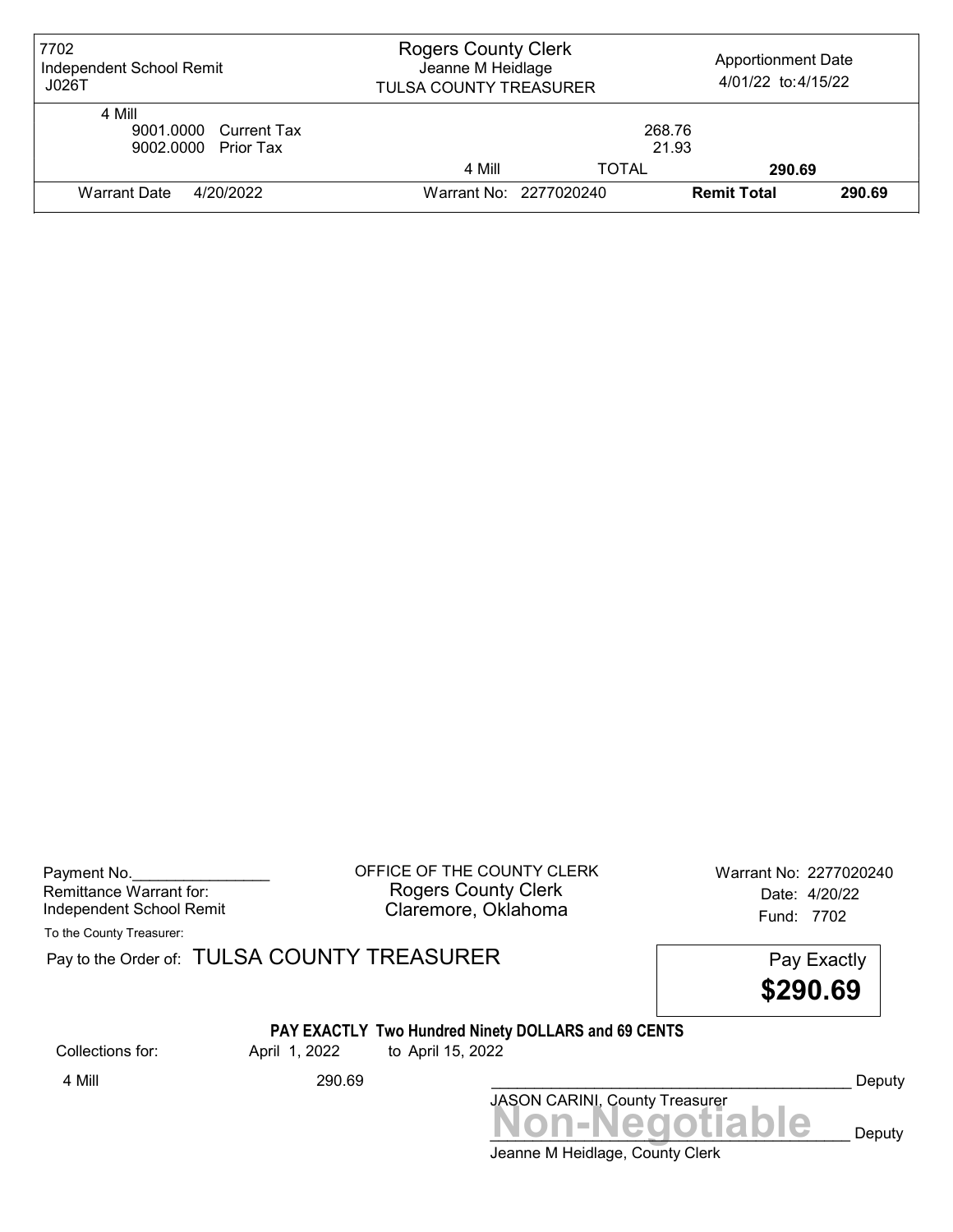| 7702<br>Independent School Remit<br>J026 |                       | <b>Rogers County Clerk</b><br>Jeanne M Heidlage<br><b>COLLINSVILLE PUBLIC SCHOOLS</b> |                        | <b>Apportionment Date</b><br>4/01/22 to: 4/15/22 |          |
|------------------------------------------|-----------------------|---------------------------------------------------------------------------------------|------------------------|--------------------------------------------------|----------|
| <b>Building</b>                          |                       |                                                                                       |                        |                                                  |          |
| 9001.0000                                | <b>Current Tax</b>    |                                                                                       | 367.08                 |                                                  |          |
| 9002.0000                                | Prior Tax             |                                                                                       | 29.95                  |                                                  |          |
|                                          |                       | <b>Building</b>                                                                       | TOTAL                  | 397.03                                           |          |
| General                                  |                       |                                                                                       |                        |                                                  |          |
| 9001.0000                                | <b>Current Tax</b>    |                                                                                       | 2,390.62               |                                                  |          |
| 9002.0000                                | Prior Tax             |                                                                                       | 195.07                 |                                                  |          |
| 9008.0000                                | Interest Income Funds |                                                                                       |                        | 1.96                                             |          |
|                                          |                       | General                                                                               | TOTAL                  | 2,587.65                                         |          |
| Sinking                                  |                       |                                                                                       |                        |                                                  |          |
| 9001.0000                                | <b>Current Tax</b>    |                                                                                       | 1,965.85               |                                                  |          |
| 9002.0000                                | Prior Tax             |                                                                                       | 161.75                 |                                                  |          |
|                                          |                       | Sinking                                                                               | <b>TOTAL</b>           | 2,127.60                                         |          |
| <b>Warrant Date</b>                      | 4/20/2022             |                                                                                       | Warrant No: 2277020241 | <b>Remit Total</b>                               | 5,112.28 |

Payment No. 2277020241 COUNTY CLERK Warrant No: 2277020241 Rogers County Clerk Date: 4/20/22 Independent School Remit **Claremore, Oklahoma** Fund: 7702

To the County Treasurer:

Pay to the Order of: COLLINSVILLE PUBLIC SCHOOLS Pay Exactly



#### PAY EXACTLY Five Thousand One Hundred Twelve DOLLARS and 28 CENTS

Building 397.03<br>General 2,587.65 General 2,587.65

Collections for: April 1, 2022 to April 15, 2022

Sinking 2,127.60 **Non-Negotiable** 

JASON CARINI, County Treasurer

Deputy

Deputy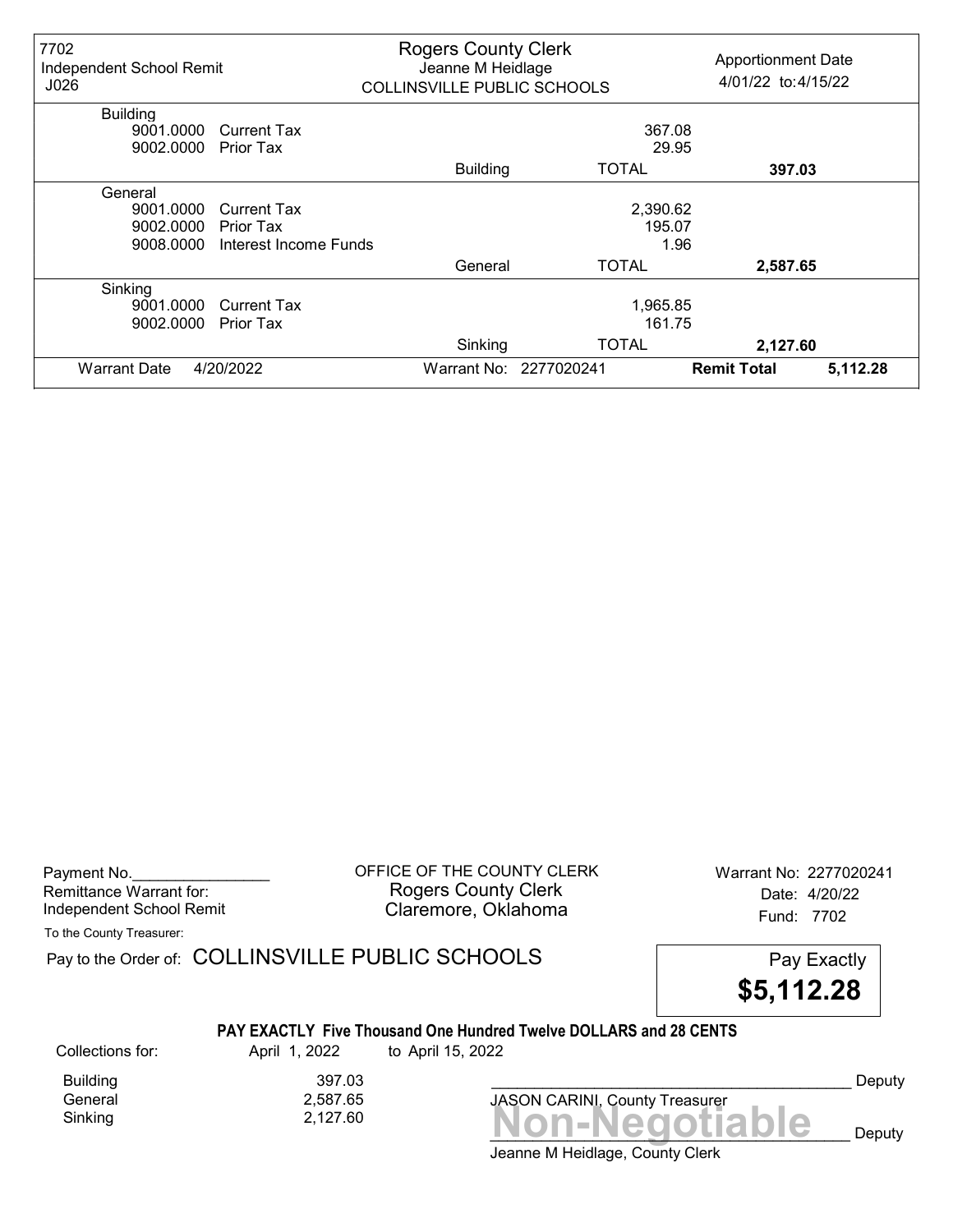| 7702<br>Independent School Remit<br>J032T | <b>Rogers County Clerk</b><br>Jeanne M Heidlage<br><b>MAYES COUNTY TREASURER</b> |              | <b>Apportionment Date</b><br>4/01/22 to: 4/15/22 |       |
|-------------------------------------------|----------------------------------------------------------------------------------|--------------|--------------------------------------------------|-------|
| 4 Mill<br>9001.0000 Current Tax           |                                                                                  | 79.79        |                                                  |       |
|                                           | 4 Mill                                                                           | <b>TOTAL</b> | 79.79                                            |       |
| <b>Warrant Date</b><br>4/20/2022          | Warrant No: 2277020242                                                           |              | <b>Remit Total</b>                               | 79.79 |

| Payment No.              |  |
|--------------------------|--|
| Remittance Warrant for:  |  |
| Independent School Remit |  |

OFFICE OF THE COUNTY CLERK Warrant No: 2277020242 Rogers County Clerk Date: 4/20/22 Claremore, Oklahoma<br>
Fund: 7702

To the County Treasurer:

Pay to the Order of: MAYES COUNTY TREASURER Pay to the Order of: MAYES COUNTY TREASURER

\$79.79

## PAY EXACTLY Seventy Nine DOLLARS and 79 CENTS

Collections for: April 1, 2022 to April 15, 2022

Jeanne M Heidlage, County Clerk JASON CARINI, County Treasurer<br>
MON-Negotiable Deputy 4 Mill 79.79 \_\_\_\_\_\_\_\_\_\_\_\_\_\_\_\_\_\_\_\_\_\_\_\_\_\_\_\_\_\_\_\_\_\_\_\_\_\_\_\_\_\_ Deputy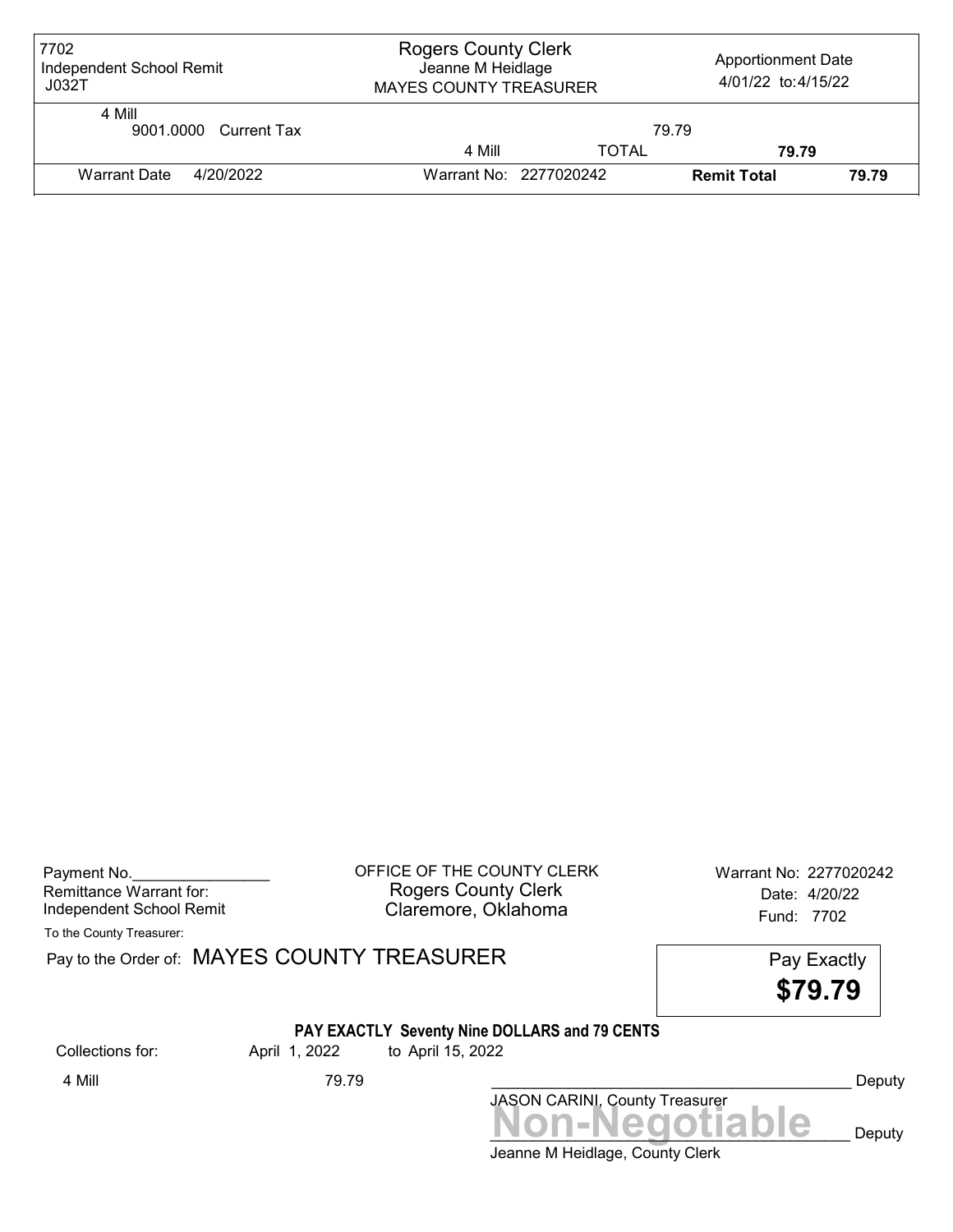| 7702<br>Independent School Remit<br>J <sub>032</sub> |                    | <b>Rogers County Clerk</b><br>Jeanne M Heidlage<br>MAYES-CHOTEAU SCHOOLS |                        | <b>Apportionment Date</b><br>4/01/22 to: 4/15/22 |
|------------------------------------------------------|--------------------|--------------------------------------------------------------------------|------------------------|--------------------------------------------------|
| <b>Building</b><br>9001.0000                         | Current Tax        |                                                                          |                        | 102.37                                           |
|                                                      |                    | <b>Building</b>                                                          | <b>TOTAL</b>           | 102.37                                           |
| General<br>9001.0000                                 | <b>Current Tax</b> |                                                                          |                        | 716.98                                           |
|                                                      |                    | General                                                                  | <b>TOTAL</b>           | 716.98                                           |
| Sinking<br>9001.0000                                 | <b>Current Tax</b> |                                                                          |                        | 439.45                                           |
|                                                      |                    | Sinking                                                                  | <b>TOTAL</b>           | 439.45                                           |
| 4/20/2022<br><b>Warrant Date</b>                     |                    |                                                                          | Warrant No: 2277020243 | 1,258.80<br><b>Remit Total</b>                   |

Payment No. 2277020243 Rogers County Clerk Date: 4/20/22 Independent School Remit Claremore, Oklahoma Fund: 7702

To the County Treasurer:

Pay to the Order of: MAYES-CHOTEAU SCHOOLS Pay Exactly

\$1,258.80

### PAY EXACTLY One Thousand Two Hundred Fifty Eight DOLLARS and 80 CENTS

Collections for: April 1, 2022 to April 15, 2022

General

Building 102.37<br>General 11 16.98

 $Sinking$ <br> $439.45$ <br> $Non-Negotiable$ JASON CARINI, County Treasurer

Deputy

Deputy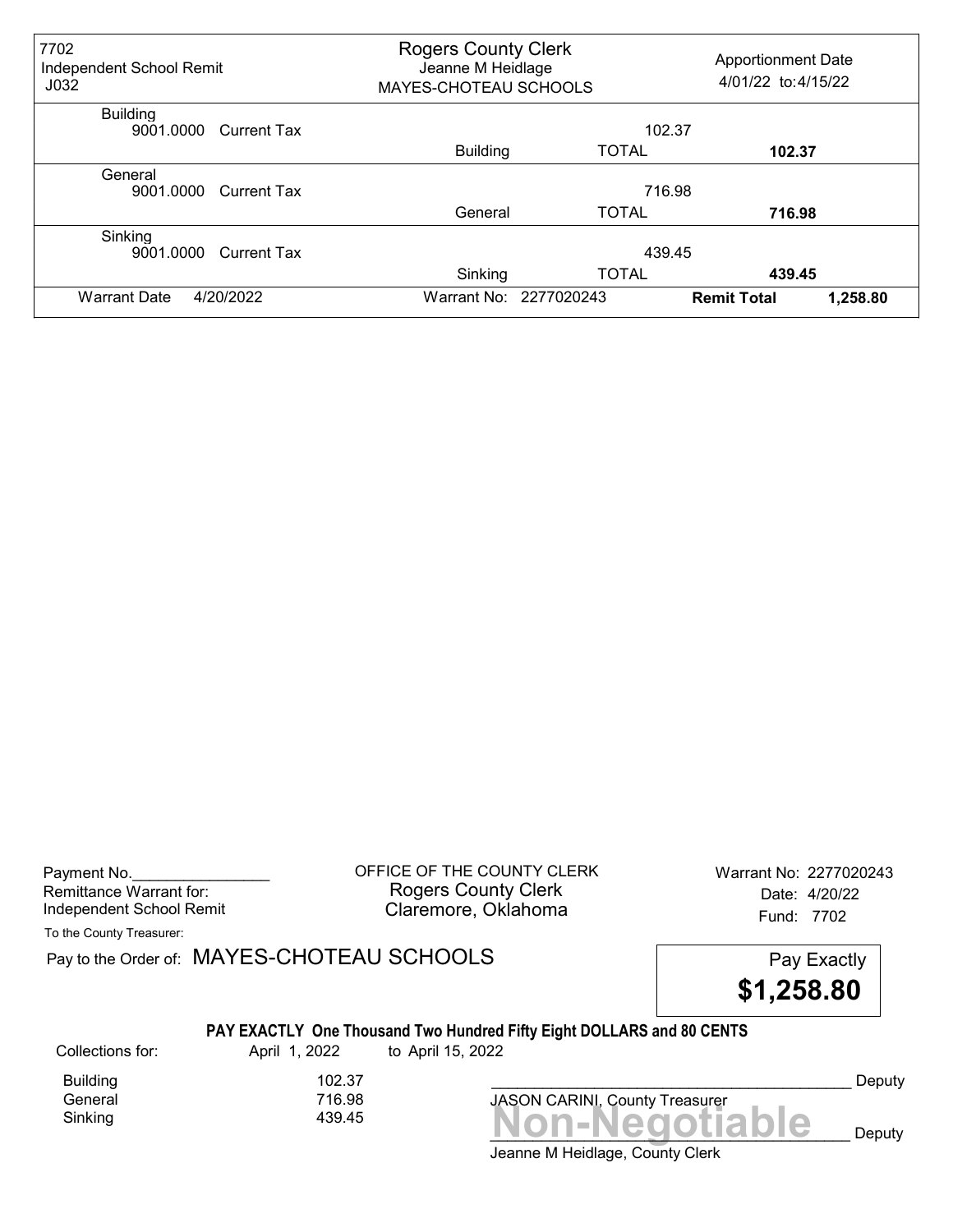| 7703<br>Municipal-City-Town Remit<br><b>CAT</b>      | <b>Rogers County Clerk</b><br>Jeanne M Heidlage<br><b>CITY OF CATOOSA</b> |              | <b>Apportionment Date</b><br>4/01/22 to: 4/15/22 |      |
|------------------------------------------------------|---------------------------------------------------------------------------|--------------|--------------------------------------------------|------|
| Sinking<br>9002.0000 Prior Tax<br>9003.0000 Back Tax |                                                                           |              | 1.90<br>0.80                                     |      |
|                                                      | Sinking                                                                   | <b>TOTAL</b> | 2.70                                             |      |
| Warrant Date<br>4/20/2022                            | Warrant No: 2277030092                                                    |              | <b>Remit Total</b>                               | 2.70 |

Payment No. 2277030092 COFFICE OF THE COUNTY CLERK Warrant No: 2277030092 Rogers County Clerk Date: 4/20/22 Municipal-City-Town Remit **Example 2018** Claremore, Oklahoma **Example 2019** Fund: 7703

To the County Treasurer:

Pay to the Order of: CITY OF CATOOSA Pay Exactly

\$2.70

## PAY EXACTLY Two DOLLARS and 70 CENTS

Collections for: April 1, 2022 to April 15, 2022

Sinking 2.70 \_\_\_\_\_\_\_\_\_\_\_\_\_\_\_\_\_\_\_\_\_\_\_\_\_\_\_\_\_\_\_\_\_\_\_\_\_\_\_\_\_\_ Deputy

Jeanne M Heidlage, County Clerk JASON CARINI, County Treasurer<br>
MON-Negotiable Deputy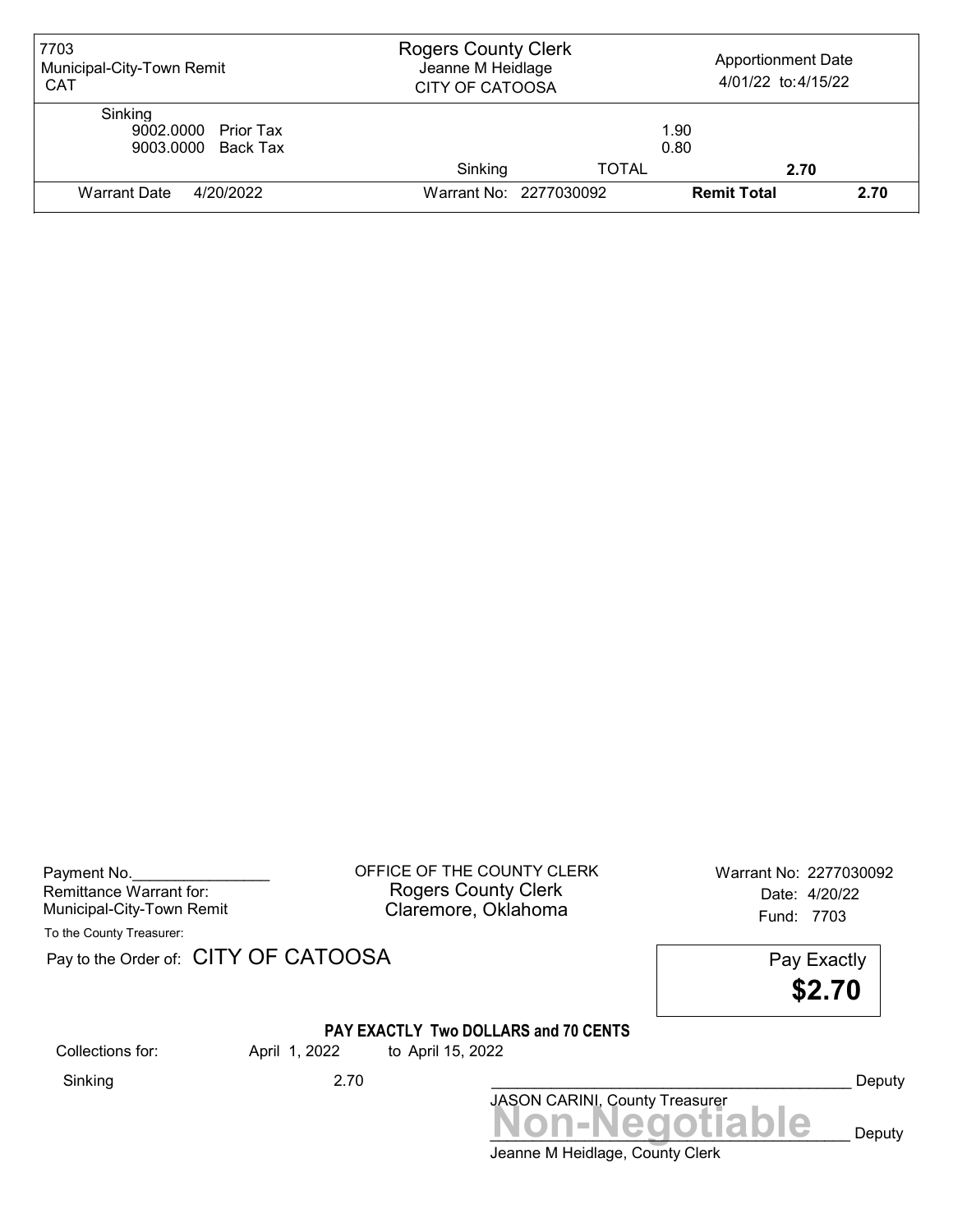| 7704<br><b>EMS</b>  | Emergency Medical Service District (EMS-522) Remit Jeanne M Heidlage | <b>Rogers County Clerk</b><br>OOLOGAH-TALALA EMS DISTRICT |                        | <b>Apportionment Date</b><br>4/01/22 to: 4/15/22 |          |
|---------------------|----------------------------------------------------------------------|-----------------------------------------------------------|------------------------|--------------------------------------------------|----------|
| General             |                                                                      |                                                           |                        |                                                  |          |
| 9001.0000           | <b>Current Tax</b>                                                   |                                                           | 3,089.26               |                                                  |          |
| 9002.0000           | Prior Tax                                                            |                                                           | 219.73                 |                                                  |          |
| 9003.0000           | Back Tax                                                             |                                                           | 196.53                 |                                                  |          |
| 9008.0000           | Interest Income Funds                                                |                                                           |                        | 4.50                                             |          |
|                     |                                                                      | General                                                   | <b>TOTAL</b>           | 3,510.02                                         |          |
| Sinking             |                                                                      |                                                           |                        |                                                  |          |
| 9001.0000           | Current Tax                                                          |                                                           | 1,472.55               |                                                  |          |
| 9002.0000           | Prior Tax                                                            |                                                           | 77.64                  |                                                  |          |
| 9003.0000           | Back Tax                                                             |                                                           | 77.48                  |                                                  |          |
|                     |                                                                      | Sinking                                                   | <b>TOTAL</b>           | 1,627.67                                         |          |
| <b>Warrant Date</b> | 4/20/2022                                                            |                                                           | Warrant No: 2277040019 | <b>Remit Total</b>                               | 5,137.69 |

Payment No. 2277040019 COFFICE OF THE COUNTY CLERK Warrant No: 2277040019 Rogers County Clerk<br>Claremore, Oklahoma<br>Claremore, Oklahoma Emergency Medical Service District **Claremore, Oklahoma** Fund: 7704

To the County Treasurer:

Pay to the Order of: OOLOGAH-TALALA EMS DISTRICT Pay Exactly



# PAY EXACTLY Five Thousand One Hundred Thirty Seven DOLLARS and 69 CENTS

General 3,510.02 Sinking 1,627.67

Collections for: April 1, 2022 to April 15, 2022

Non-Negotiable Deputy JASON CARINI, County Treasurer

Deputy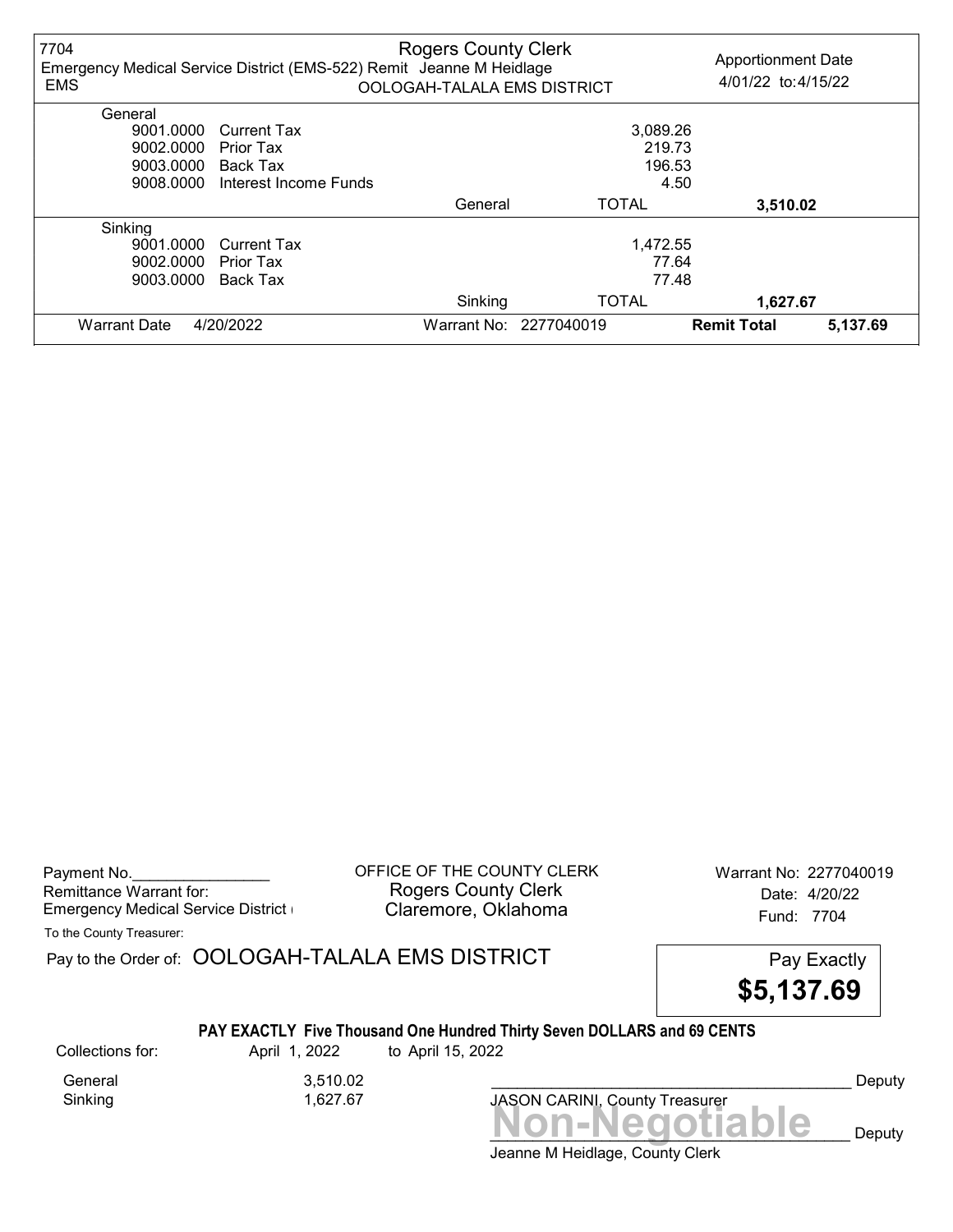| 7705<br><b>Fire Protection Districts Remit</b><br><b>FFD</b> |                       | <b>Rogers County Clerk</b><br>Jeanne M Heidlage<br><b>FOYIL FIRE DEPARTMENT</b> |                        | <b>Apportionment Date</b><br>4/01/22 to: 4/15/22 |
|--------------------------------------------------------------|-----------------------|---------------------------------------------------------------------------------|------------------------|--------------------------------------------------|
| General                                                      |                       |                                                                                 |                        |                                                  |
| 9001.0000                                                    | <b>Current Tax</b>    |                                                                                 | 3,725.68               |                                                  |
| 9002.0000                                                    | Prior Tax             |                                                                                 | 313.40                 |                                                  |
| 9003.0000                                                    | Back Tax              |                                                                                 | 428.83                 |                                                  |
| 9008.0000                                                    | Interest Income Funds |                                                                                 | 3.40                   |                                                  |
|                                                              |                       | General                                                                         | <b>TOTAL</b>           | 4,471.31                                         |
| Sinking                                                      |                       |                                                                                 |                        |                                                  |
| 9001.0000                                                    | <b>Current Tax</b>    |                                                                                 | 1,887.80               |                                                  |
| 9002.0000                                                    | Prior Tax             |                                                                                 | 188.39                 |                                                  |
| 9003.0000                                                    | Back Tax              |                                                                                 | 266.93                 |                                                  |
|                                                              |                       | Sinking                                                                         | <b>TOTAL</b>           | 2,343.12                                         |
| <b>Warrant Date</b>                                          | 4/20/2022             |                                                                                 | Warrant No: 2277050104 | 6,814.43<br><b>Remit Total</b>                   |

Payment No. 2277050104 COUNTY CLERK Warrant No: 2277050104 Rogers County Clerk Date: 4/20/22 Fire Protection Districts Remit **Claremore, Oklahoma** Fund: 7705

To the County Treasurer:

Pay to the Order of: FOYIL FIRE DEPARTMENT FREE PAY EXACTLY



# PAY EXACTLY Six Thousand Eight Hundred Fourteen DOLLARS and 43 CENTS

General 4,471.31<br>Sinking 2,343.12 Sinking 2,343.12

Collections for: April 1, 2022 to April 15, 2022

Non-Negotiable Deputy JASON CARINI, County Treasurer

Deputy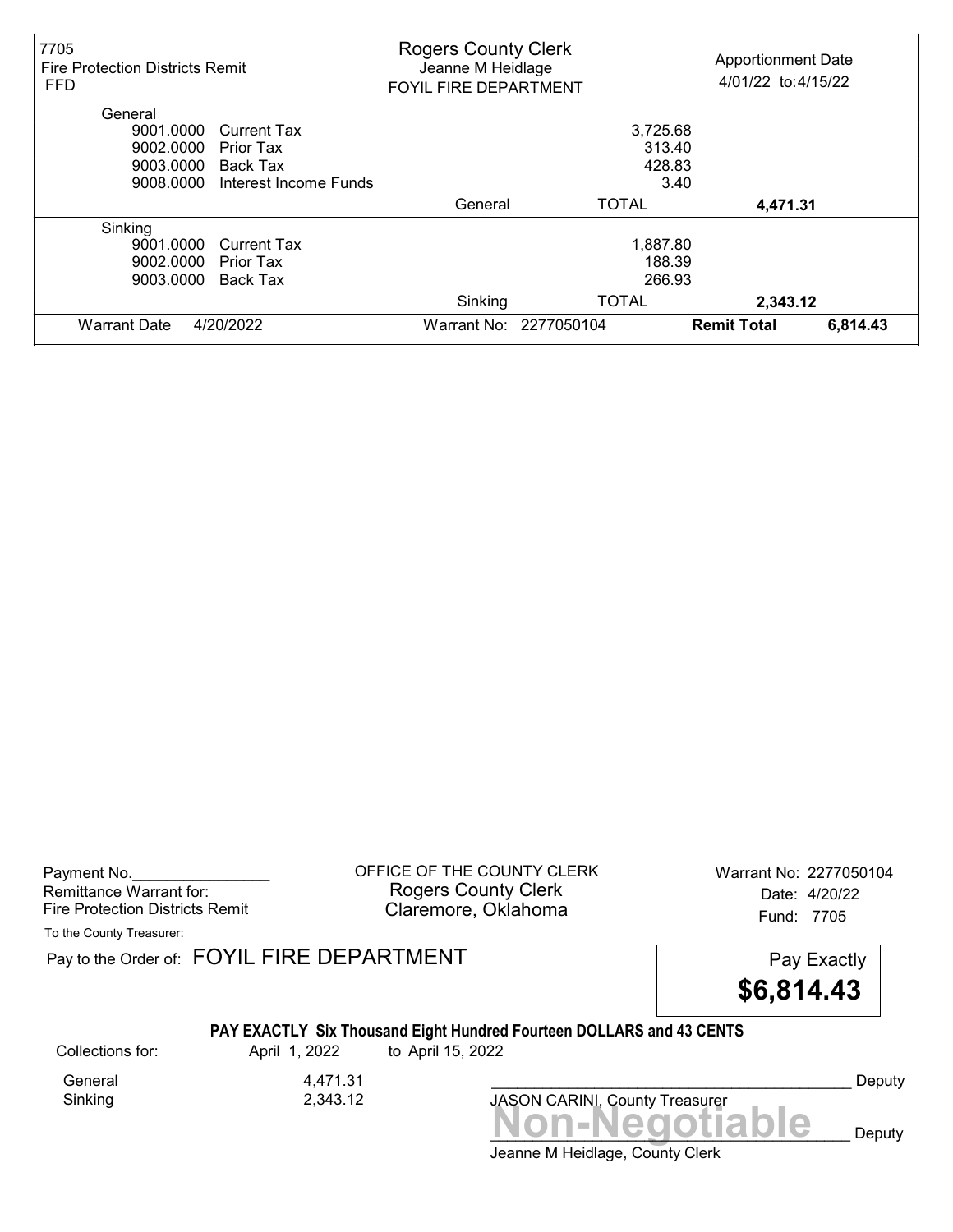| 7705<br><b>Fire Protection Districts Remit</b><br>LFD | <b>Rogers County Clerk</b><br>Jeanne M Heidlage<br><b>LIMESTONE FIRE DISTRICT</b> |                        | <b>Apportionment Date</b><br>4/01/22 to: 4/15/22 |           |
|-------------------------------------------------------|-----------------------------------------------------------------------------------|------------------------|--------------------------------------------------|-----------|
| General                                               |                                                                                   |                        |                                                  |           |
| 9001.0000<br>Current Tax                              |                                                                                   | 7,835.74               |                                                  |           |
| 9008.0000<br>Interest Income Funds                    |                                                                                   |                        | 2.44                                             |           |
|                                                       | General                                                                           | <b>TOTAL</b>           | 7,838.18                                         |           |
| Sinking                                               |                                                                                   |                        |                                                  |           |
| 9001.0000<br>Current Tax                              |                                                                                   | 2,742.28               |                                                  |           |
|                                                       | Sinking                                                                           | <b>TOTAL</b>           | 2,742.28                                         |           |
| 4/20/2022<br><b>Warrant Date</b>                      |                                                                                   | Warrant No: 2277050105 | <b>Remit Total</b>                               | 10,580.46 |

Payment No. 2277050105 Rogers County Clerk Date: 4/20/22 Fire Protection Districts Remit **Claremore, Oklahoma** Fund: 7705

To the County Treasurer:

Pay to the Order of: LIMESTONE FIRE DISTRICT Pay Exactly Pay Exactly



# PAY EXACTLY Ten Thousand Five Hundred Eighty DOLLARS and 46 CENTS

General 7,838.18 Sinking 2,742.28

Collections for: April 1, 2022 to April 15, 2022

Non-Negotiable Deputy JASON CARINI, County Treasurer

Deputy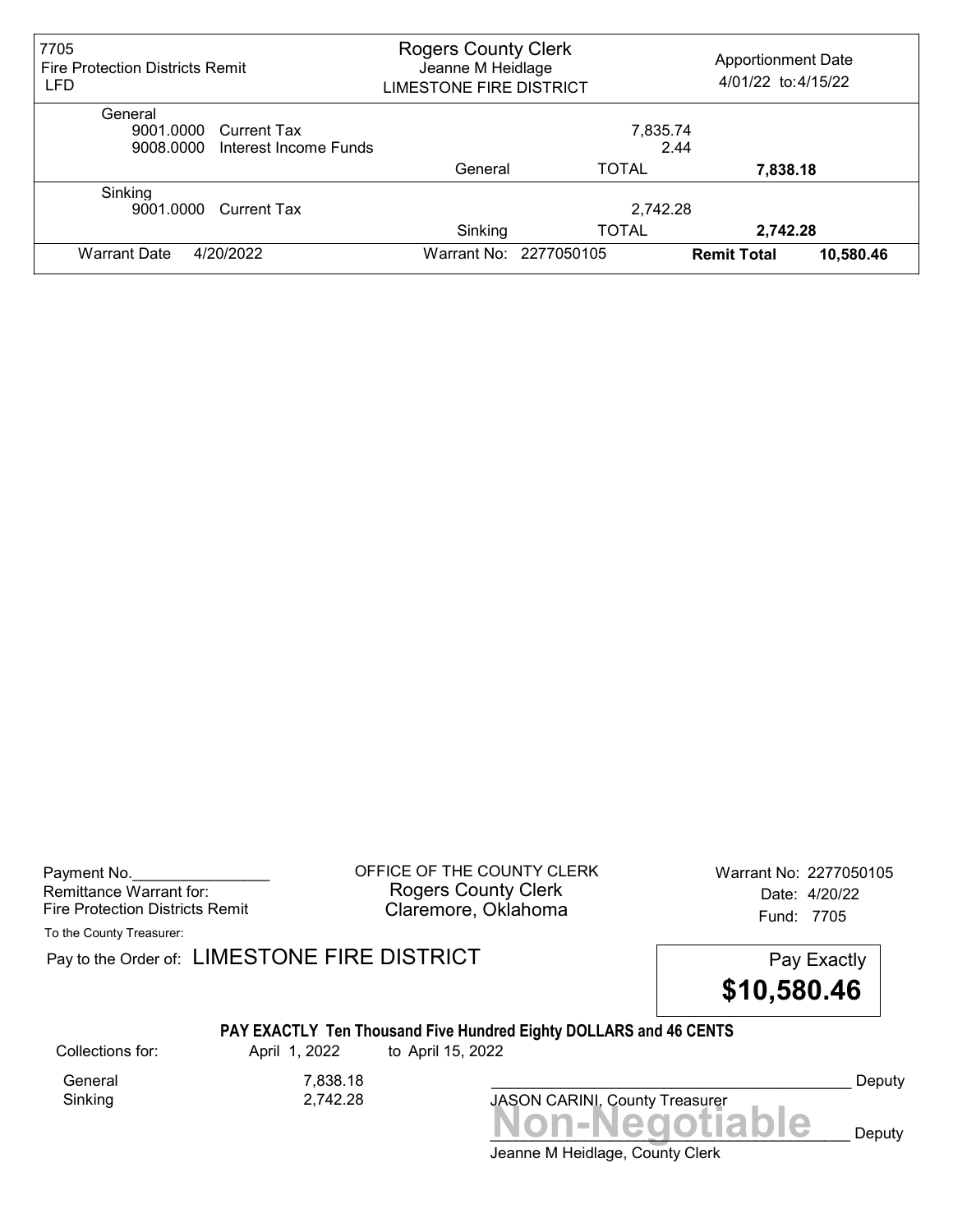| 7705<br>Fire Protection Districts Remit<br><b>NFD</b> |                       | <b>Rogers County Clerk</b><br>Jeanne M Heidlage<br>NORTHWEST FIRE DISTRICT |                        | <b>Apportionment Date</b><br>4/01/22 to: 4/15/22 |
|-------------------------------------------------------|-----------------------|----------------------------------------------------------------------------|------------------------|--------------------------------------------------|
| General                                               |                       |                                                                            |                        |                                                  |
| 9001.0000                                             | <b>Current Tax</b>    |                                                                            | 14,301.74              |                                                  |
| 9002.0000                                             | Prior Tax             |                                                                            | 794.86                 |                                                  |
| 9003.0000                                             | Back Tax              |                                                                            | 766.47                 |                                                  |
| 9008.0000                                             | Interest Income Funds |                                                                            | 21.62                  |                                                  |
|                                                       |                       | General                                                                    | <b>TOTAL</b>           | 15,884.69                                        |
| Sinking                                               |                       |                                                                            |                        |                                                  |
| 9001.0000                                             | <b>Current Tax</b>    |                                                                            | 3,746.87               |                                                  |
| 9002.0000                                             | Prior Tax             |                                                                            | 241.13                 |                                                  |
| 9003.0000                                             | <b>Back Tax</b>       |                                                                            | 238.10                 |                                                  |
|                                                       |                       | Sinking                                                                    | <b>TOTAL</b>           | 4,226.10                                         |
| <b>Warrant Date</b>                                   | 4/20/2022             |                                                                            | Warrant No: 2277050106 | 20,110.79<br><b>Remit Total</b>                  |

Payment No. 2277050106 COUNTY CLERK Warrant No: 2277050106 Rogers County Clerk Date: 4/20/22 Fire Protection Districts Remit **Claremore, Oklahoma** Fund: 7705

To the County Treasurer:

Pay to the Order of: NORTHWEST FIRE DISTRICT FIRE Pay Exactly



# PAY EXACTLY Twenty Thousand One Hundred Ten DOLLARS and 79 CENTS

Collections for: April 1, 2022 to April 15, 2022

General 15,884.69<br>Sinking 1,226.10

Sinking 4,226.10

JASON CARINI, County Treasurer

Deputy

Jeanne M Heidlage, County Clerk Non-Negotiable Deputy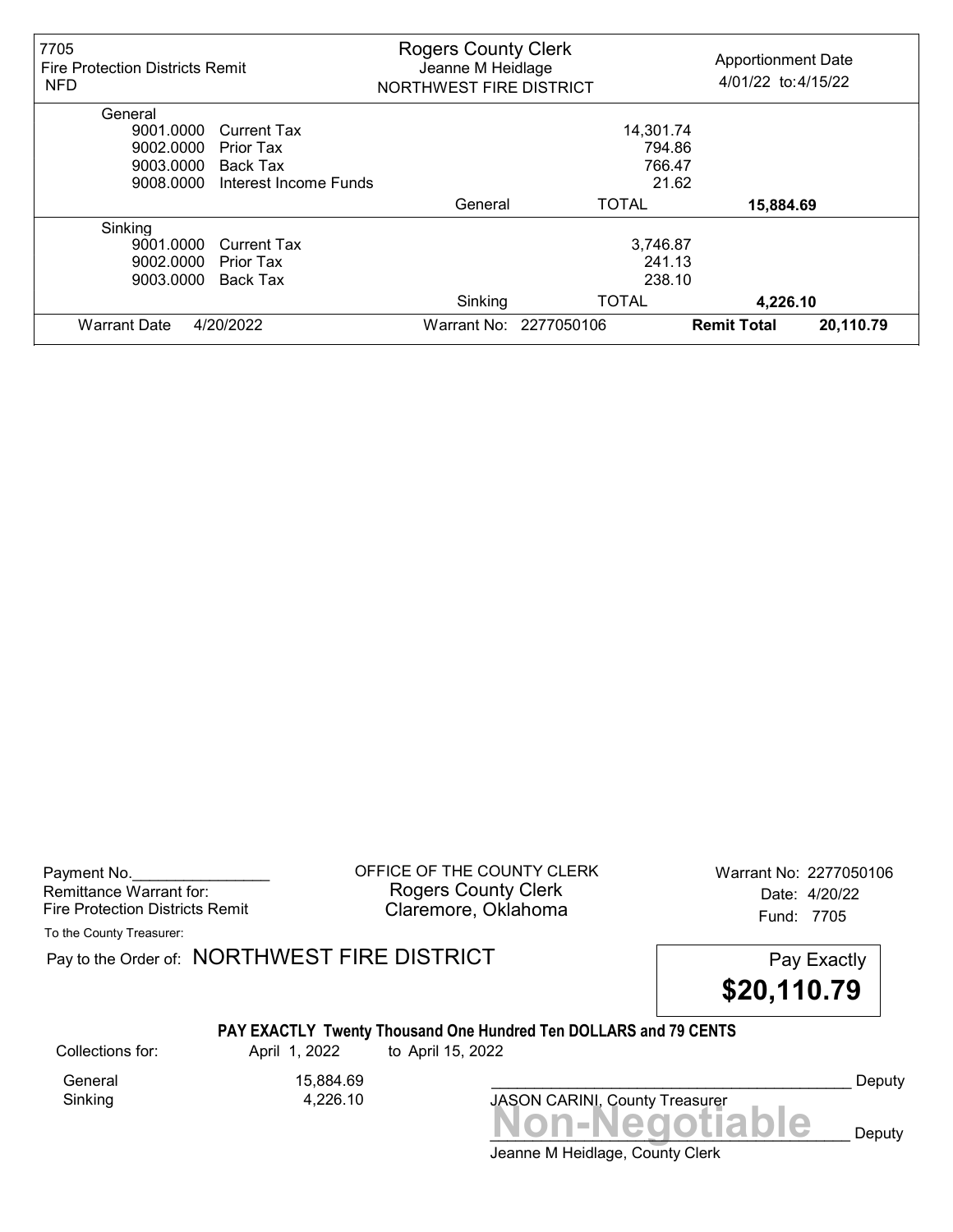| 7705<br><b>Fire Protection Districts Remit</b><br><b>TFD</b> |                       | <b>Rogers County Clerk</b><br>Jeanne M Heidlage<br>TRI-DISTRICT FIRE DISTRICT |                        | <b>Apportionment Date</b><br>4/01/22 to: 4/15/22 |
|--------------------------------------------------------------|-----------------------|-------------------------------------------------------------------------------|------------------------|--------------------------------------------------|
| General                                                      |                       |                                                                               |                        |                                                  |
| 9001.0000                                                    | <b>Current Tax</b>    |                                                                               | 3,546.87               |                                                  |
| 9002.0000                                                    | Prior Tax             |                                                                               | 7.59                   |                                                  |
| 9003.0000                                                    | <b>Back Tax</b>       |                                                                               | 69.28                  |                                                  |
| 9008.0000                                                    | Interest Income Funds |                                                                               | 1.62                   |                                                  |
|                                                              |                       | General                                                                       | <b>TOTAL</b>           | 3,625.36                                         |
| Sinking                                                      |                       |                                                                               |                        |                                                  |
| 9001.0000                                                    | <b>Current Tax</b>    |                                                                               | 2,128.12               |                                                  |
| 9002.0000                                                    | Prior Tax             |                                                                               | 2.28                   |                                                  |
| 9003.0000                                                    | Back Tax              |                                                                               | 20.78                  |                                                  |
|                                                              |                       | Sinking                                                                       | <b>TOTAL</b>           | 2,151.18                                         |
| <b>Warrant Date</b>                                          | 4/20/2022             |                                                                               | Warrant No: 2277050107 | 5,776.54<br><b>Remit Total</b>                   |

Payment No. 2277050107<br>
OFFICE OF THE COUNTY CLERK Warrant No: 2277050107 Rogers County Clerk Date: 4/20/22 Fire Protection Districts Remit **Claremore, Oklahoma** Fund: 7705

To the County Treasurer:

Pay to the Order of: TRI-DISTRICT FIRE DISTRICT **Pay Exactly** Pay Exactly

\$5,776.54

## PAY EXACTLY Five Thousand Seven Hundred Seventy Six DOLLARS and 54 CENTS

General 3,625.36<br>Sinking 2,151.18 Sinking 2,151.18

Collections for: April 1, 2022 to April 15, 2022

Non-Negotiable Deputy JASON CARINI, County Treasurer

Deputy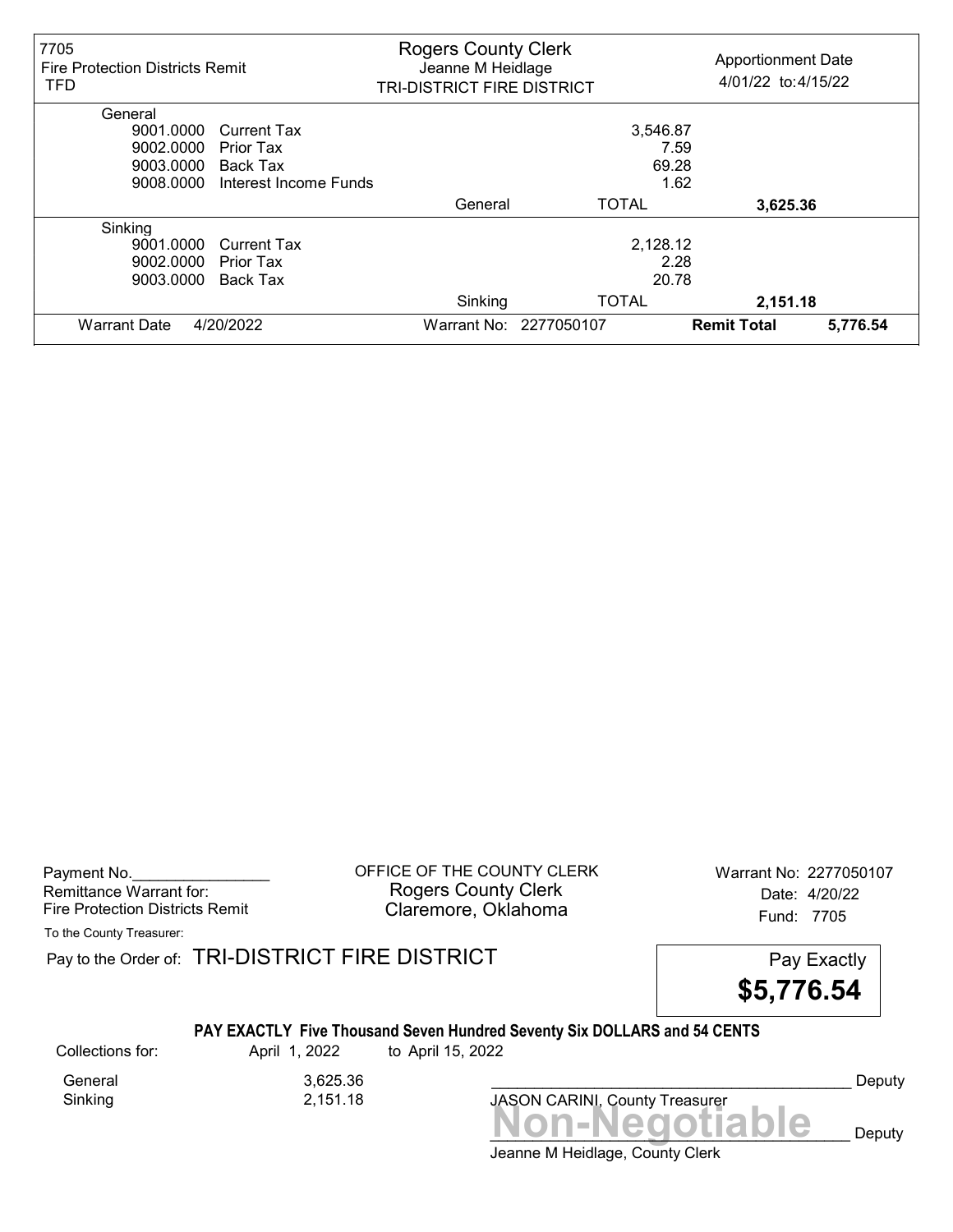| 7705<br><b>Fire Protection Districts Remit</b><br>VFD | <b>Rogers County Clerk</b><br>Jeanne M Heidlage<br><b>VERDIGRIS FIRE DISTRICT</b> |           | <b>Apportionment Date</b><br>4/01/22 to: 4/15/22 |           |
|-------------------------------------------------------|-----------------------------------------------------------------------------------|-----------|--------------------------------------------------|-----------|
| General                                               |                                                                                   |           |                                                  |           |
| 9001.0000 Current Tax                                 |                                                                                   | 16,373.46 |                                                  |           |
| 9002.0000 Prior Tax                                   |                                                                                   | 6,142.60  |                                                  |           |
| 9003.0000<br>Back Tax                                 | 3.40                                                                              |           |                                                  |           |
| 9008.0000 Interest Income Funds                       |                                                                                   | 6.87      |                                                  |           |
|                                                       | General                                                                           | TOTAL     | 22.526.33                                        |           |
| <b>Warrant Date</b><br>4/20/2022                      | Warrant No: 2277050108                                                            |           | <b>Remit Total</b>                               | 22,526.33 |

Payment No. 2277050108 CONTICE OF THE COUNTY CLERK Warrant No: 2277050108 Rogers County Clerk Date: 4/20/22 Fire Protection Districts Remit **Claremore, Oklahoma** Fund: 7705

To the County Treasurer:

Pay to the Order of: VERDIGRIS FIRE DISTRICT Pay to the Order of: VERDIGRIS FIRE DISTRICT

\$22,526.33

# PAY EXACTLY Twenty Two Thousand Five Hundred Twenty Six DOLLARS and 33 CENTS

Collections for: April 1, 2022 to April 15, 2022

Jeanne M Heidlage, County Clerk Non-Negotiable Deputy JASON CARINI, County Treasurer General 22,526.33 2000 Ceneral Deputy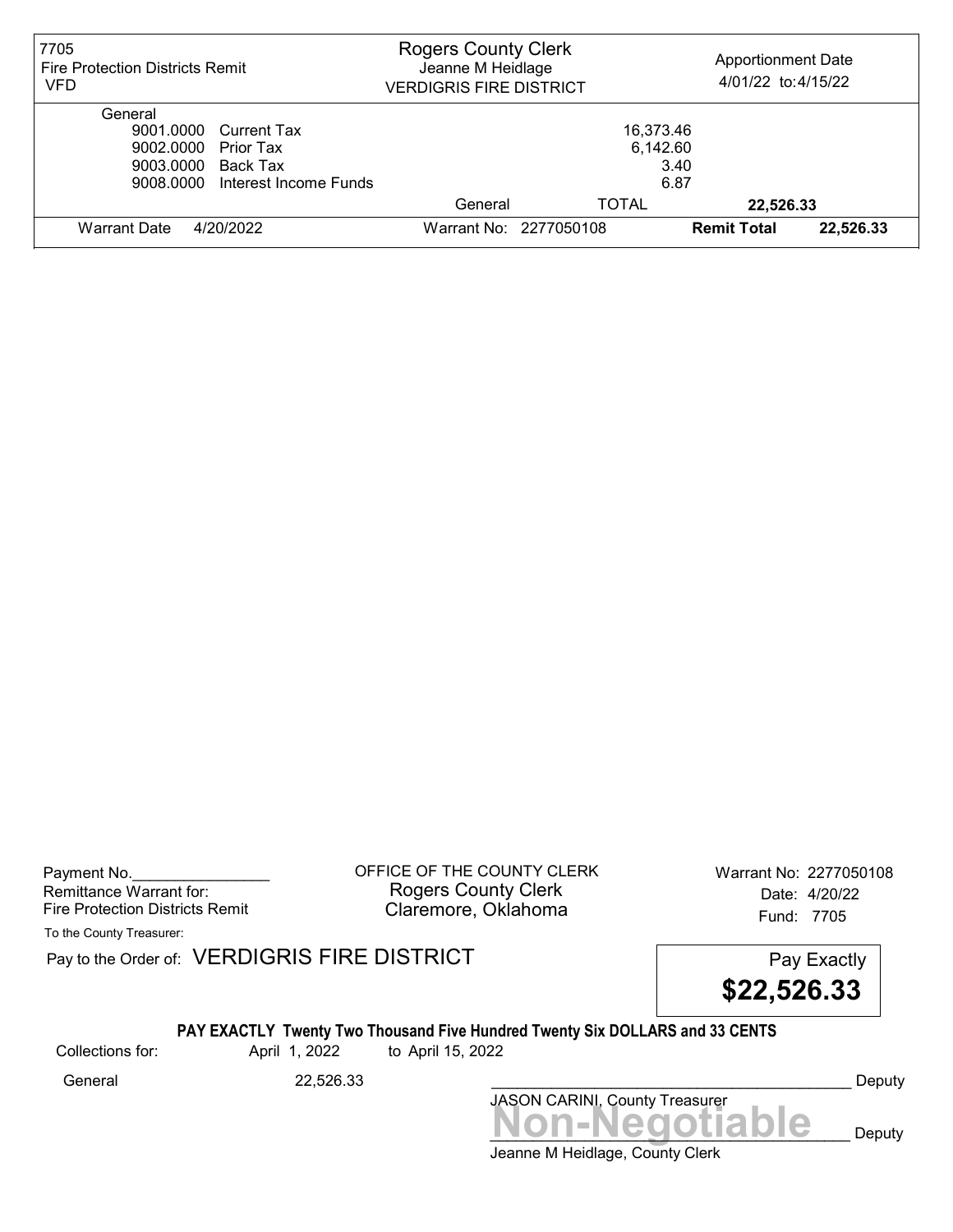| 7705<br><b>Fire Protection Districts Remit</b><br><b>FAF</b> | <b>Rogers County Clerk</b><br>Jeanne M Heidlage<br><b>FAIR OAKS FIRE PROTECTION DIST</b> |              | <b>Apportionment Date</b><br>4/01/22 to: 4/15/22 |          |
|--------------------------------------------------------------|------------------------------------------------------------------------------------------|--------------|--------------------------------------------------|----------|
| General<br>9001.0000 Current Tax                             |                                                                                          | 1.057.44     |                                                  |          |
|                                                              | General                                                                                  | <b>TOTAL</b> | 1,057.44                                         |          |
| Warrant Date<br>4/20/2022                                    | Warrant No: 2277050109                                                                   |              | <b>Remit Total</b>                               | 1.057.44 |

| Payment No.                     |
|---------------------------------|
| Remittance Warrant for:         |
| Fire Protection Districts Remit |

OFFICE OF THE COUNTY CLERK Warrant No: 2277050109 Rogers County Clerk **Date:** 2/20/22 Fire Protection Districts Remit **Exercise Claremore, Oklahoma** Fund: 7705

To the County Treasurer:

|                  |               | Pay to the Order of: $FAIR$ OAKS FIRE PROTECTION DIST<br>\$1,057.44            | Pay Exactly |
|------------------|---------------|--------------------------------------------------------------------------------|-------------|
| Collections for: | April 1, 2022 | PAY EXACTLY One Thousand Fifty Seven DOLLARS and 44 CENTS<br>to April 15, 2022 |             |
| General          | 1.057.44      |                                                                                | Deputy      |
|                  |               | JASON CARINI, County Treasurer                                                 |             |
|                  |               | <b>Non-Negotiable</b>                                                          | Deputy      |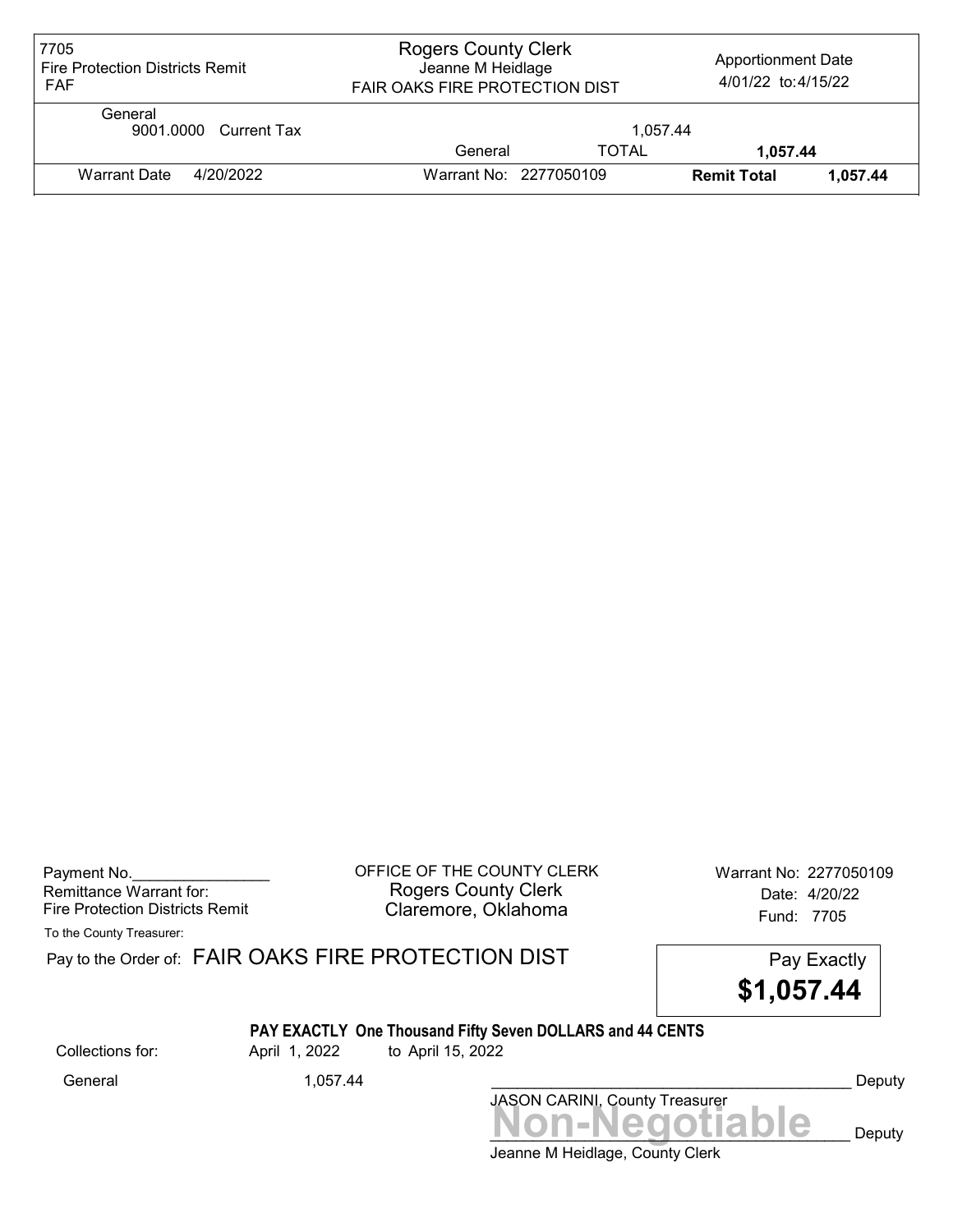| 7706<br><b>Career Tech Remit</b><br><b>VT11</b> |                       | <b>Rogers County Clerk</b><br>Jeanne M Heidlage<br>NORTHEAST VO TECH 11 |                        | <b>Apportionment Date</b><br>4/01/22 to: 4/15/22 |           |
|-------------------------------------------------|-----------------------|-------------------------------------------------------------------------|------------------------|--------------------------------------------------|-----------|
| <b>Building</b>                                 |                       |                                                                         |                        |                                                  |           |
| 9001.0000                                       | Current Tax           |                                                                         | 7,288.14               |                                                  |           |
| 9002.0000                                       | Prior Tax             |                                                                         | 848.08                 |                                                  |           |
| 9003.0000                                       | Back Tax              |                                                                         | 234.28                 |                                                  |           |
|                                                 |                       | <b>Building</b>                                                         | <b>TOTAL</b>           | 8,370.50                                         |           |
| General                                         |                       |                                                                         |                        |                                                  |           |
| 9001.0000                                       | <b>Current Tax</b>    |                                                                         | 74,849.05              |                                                  |           |
| 9002.0000                                       | Prior Tax             |                                                                         | 8,709.79               |                                                  |           |
| 9003.0000                                       | Back Tax              |                                                                         | 2,406.01               |                                                  |           |
| 9008.0000                                       | Interest Income Funds | 34.39                                                                   |                        |                                                  |           |
|                                                 |                       | General                                                                 | <b>TOTAL</b>           | 85,999.24                                        |           |
| <b>Warrant Date</b>                             | 4/20/2022             |                                                                         | Warrant No: 2277060037 | <b>Remit Total</b>                               | 94,369.74 |

Payment No. 2277060037 Rogers County Clerk Date: 4/20/22 Career Tech Remit **Claremore, Oklahoma Career Tech Remit** 7706

To the County Treasurer:

Pay to the Order of: NORTHEAST VO TECH 11 Pay Exactly



# PAY EXACTLY Ninety Four Thousand Three Hundred Sixty Nine DOLLARS and 74 CENTS

Building 8,370.50<br>1999.24 Seneral Seneral 85,999.24

Collections for: April 1, 2022 to April 15, 2022

Non-Negotiable Deputy JASON CARINI, County Treasurer

Jeanne M Heidlage, County Clerk

Deputy